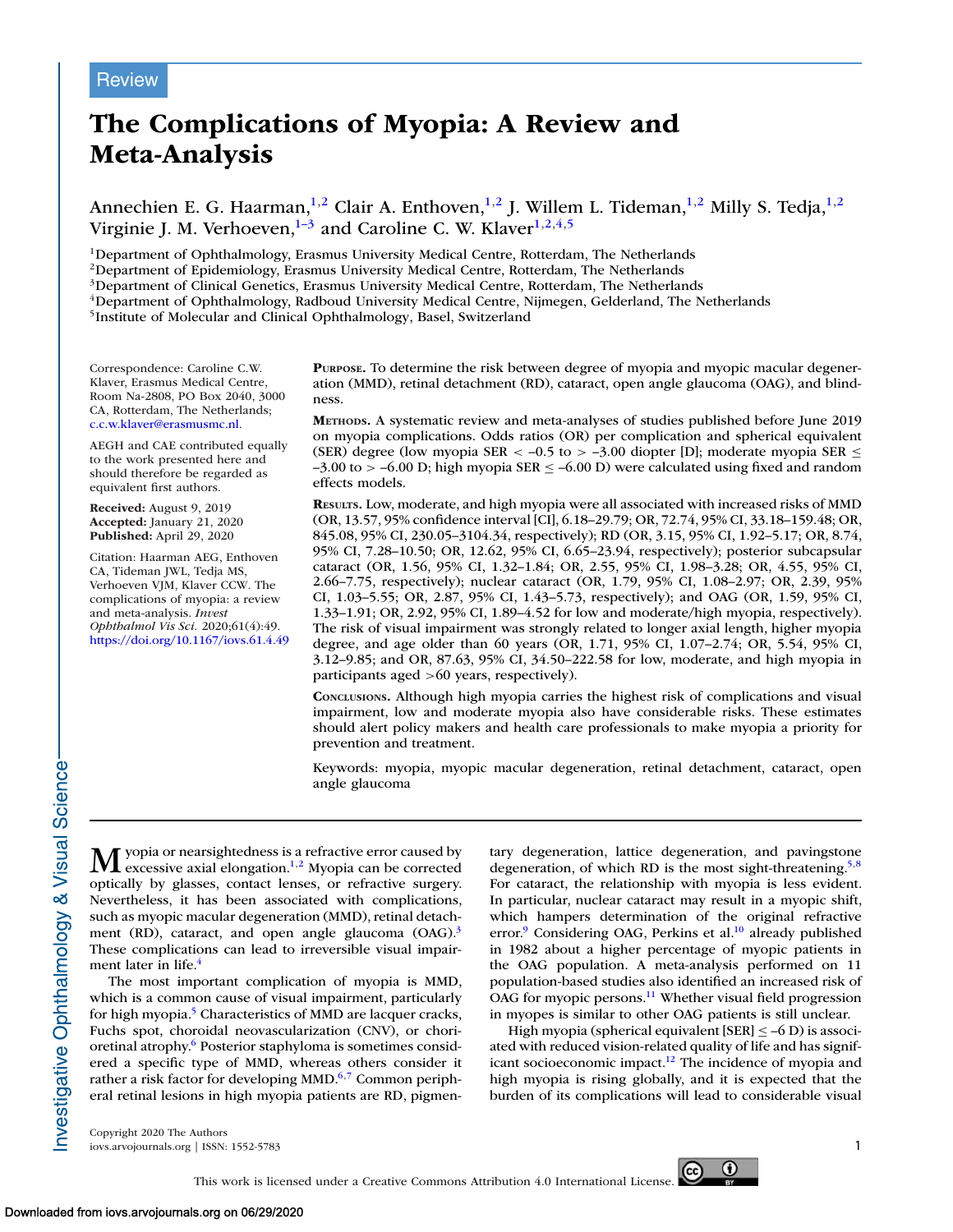morbidity in the near future.<sup>[13,14](#page-15-0)</sup> Myopia is already the most common cause of irreversible visual impairment in the working population. A recent study estimated \$6 billion global productivity loss due to MMD, and this financial burden will undoubtedly become worse in the coming decades. $15,16$ 

Although the association with myopic complications has been well established, precise risk estimates of MMD, RD, cataract, and OAG per degree of myopia are yet unknown.<sup>[17](#page-16-0)</sup> In this review, we aim to provide a systematic review of the visual morbidity of myopia. First, we calculated the risk estimates of the most prevalent complications, that is, MMD, RD, cataract, and OAG, by performing meta-analyses on all existing data. Because data on other myopia-related complications, such as posterior staphyloma, retinoschisis, and dome-shaped macula, are limited, we did not include these in our review. Second, we explored the impact of these complications on best-corrected visual acuity (BCVA). Considering that cataract can be surgically treated, we also investigated whether this procedure is safe and effective in myopic patients. The risk estimates derived from this study may create awareness among eye care providers for visionthreatening complications associated with myopia and help to inform myopic patients.

# **METHODS**

We followed the guidelines of the PRISMA (Preferred Reporting Items for Systematic Reviews and Meta-Analyses) state-ment for the meta-analyses.<sup>[18](#page-16-0)</sup> As published literature was used, ethical approval was not required.

# Search Methods

We conducted an extensive literature search in PubMed on myopia and myopia-related complications using the following MeSH terms: "myopia," "myopia, degenerative," "visual acuity," "retinal degeneration," "choroidal neovascularization," "retinal detachment," "cataract," and "glaucoma." The complete PubMed search strategy is available in Supplementary Table S1, and the PRISMA flow diagram is available in Supplementary Figure S1. Titles and abstracts of articles, published before June 1, 2019, were independently reviewed for relevancy by two authors (AEGH and CAE) and included when the following criteria were met: (1) full text available; (2) written in English; and (3) subject of article was myopia complications, visual consequences of myopia, epidemiology of myopia, or epidemiology of visual impairment. Any discrepancies between the two authors were solved by a thorough discussion with other experts until consensus was reached. A manual search was additionally performed by screening of the references of the included articles. All observational studies were considered for inclusion in the metaanalyses.

#### Data Extraction and Quality Assessment

We obtained (1) geographic region of data collection; (2) period of data collection; (3) risk estimates of MMD, RD, cataract, and OAG for myopia and different myopia categories; and (4) visual acuity (VA) data of myopic patients with and without complications from each selected study. We assessed the quality of all studies using the criteria proposed by Sanderson et al. $^{19}$  $^{19}$  $^{19}$  The variables examined included the definitions of the exposures (any, low, moderate, and high myopia), definitions of the outcome variables (MMD, RD, cataract, and OAG), number of participants, age ranges, sex prevalence, study design, and confounding factors used for adjustment. Crude odds ratios (ORs) were calculated for MMD when they were not reported in the studies, using the following formula:

| $OR =$ | myope with complication/myope without complication         |
|--------|------------------------------------------------------------|
|        | emmetrope with complication/emmetrope without complication |

If the number of cases was zero, it was set to 1 for the OR calculation. Refractive error was categorized into five groups: no myopia (SER > –0.5 diopter D]), any myopia (SER  $\le$  –0.5 D), low myopia (SER < –0.5 to > –3.00 D), moderate myopia (SER  $\le$  -3.00 to  $>$  -6.00 D), and high myopia (SER  $\le$  $-6.00$  D), in line with the most recent classification system.<sup>[20](#page-16-0)</sup>

#### Data Syntheses

Meta-analyses were performed using a previously validated method in Microsoft Excel 2010 (Microsoft, Redmond, WA, USA); forest plots for all complications and myopia categories were constructed in GraphPad Prism 5 (GraphPad, San Diego, CA, USA). $^{21}$  $^{21}$  $^{21}$  A fixed or random effects model was used depending on the number of included studies and the critical value of the calculated Q statistic on the  $\chi^2$ distribution. The Q statistic was calculated as the weighted sum of squared differences between individual study effects and the pooled effect across different studies. We calculated  $I<sup>2</sup>$  to investigate heterogeneity between studies, using the formula:  $((Q-df)/Q)*100%$  (df represents degrees of freedom). We used a fixed effects model if heterogeneity was low, that is, the calculated Q was lower than the critical value on a  $\chi^2$  distribution, and we used a random effects model otherwise.<sup>[21](#page-16-0)</sup> Heterogeneity was considered as no, low, moderate, or high for values of <25%, 25% to 50%, 50% to 75%, and  $\geq$ 75%, respectively.<sup>[22](#page-16-0)</sup>

#### **RESULTS**

#### Myopic Macular Degeneration

Prevalence of MMD. The prevalence of MMD in population-based studies varied from 0.2% in rural central India, to 1.2% in Caucasian Australians, and 4.0% in the Singapore Epidemiology of Eye Diseases (SEED) study [\(Table 1\)](#page-2-0).[23–30](#page-16-0) Definitions of MMD differed slightly among studies (Supplementary Table S2). After stratification for myopia degree, the prevalence ranged from 13.3% to 65.4% in high myopes, 0.3% to 7.8% in moderate myopes, and 0.1% to 7.0% in low myopes [\(Fig. 1\)](#page-3-0).<sup>[23–30](#page-16-0)</sup> In six nonpopulation-based studies focusing on high myopia patients only, MMD prevalence ranging from 8.3% to 64.0% was reported (Supplementary Table S3).<sup>31-36</sup> A remarkably low MMD prevalence (<15%) among high myopia patients was reported in two studies.<sup>[33,37](#page-16-0)</sup> The first study was performed in a very young population, Singaporean men aged 19 to 25 years, and the second study was performed in asymptomatic Chinese patients aged 18 years and older, possibly explaining the low prevalence. $33,37$  The study of Zhao et al. $36$  included the most myopic and oldest participants of which 96.9% had at least a tessellated fundus, and 54.5% also had diffuse, patchy, or macular atrophy.

Our meta-analyses, including eight population-based studies, revealed an increased OR for any myopia (OR,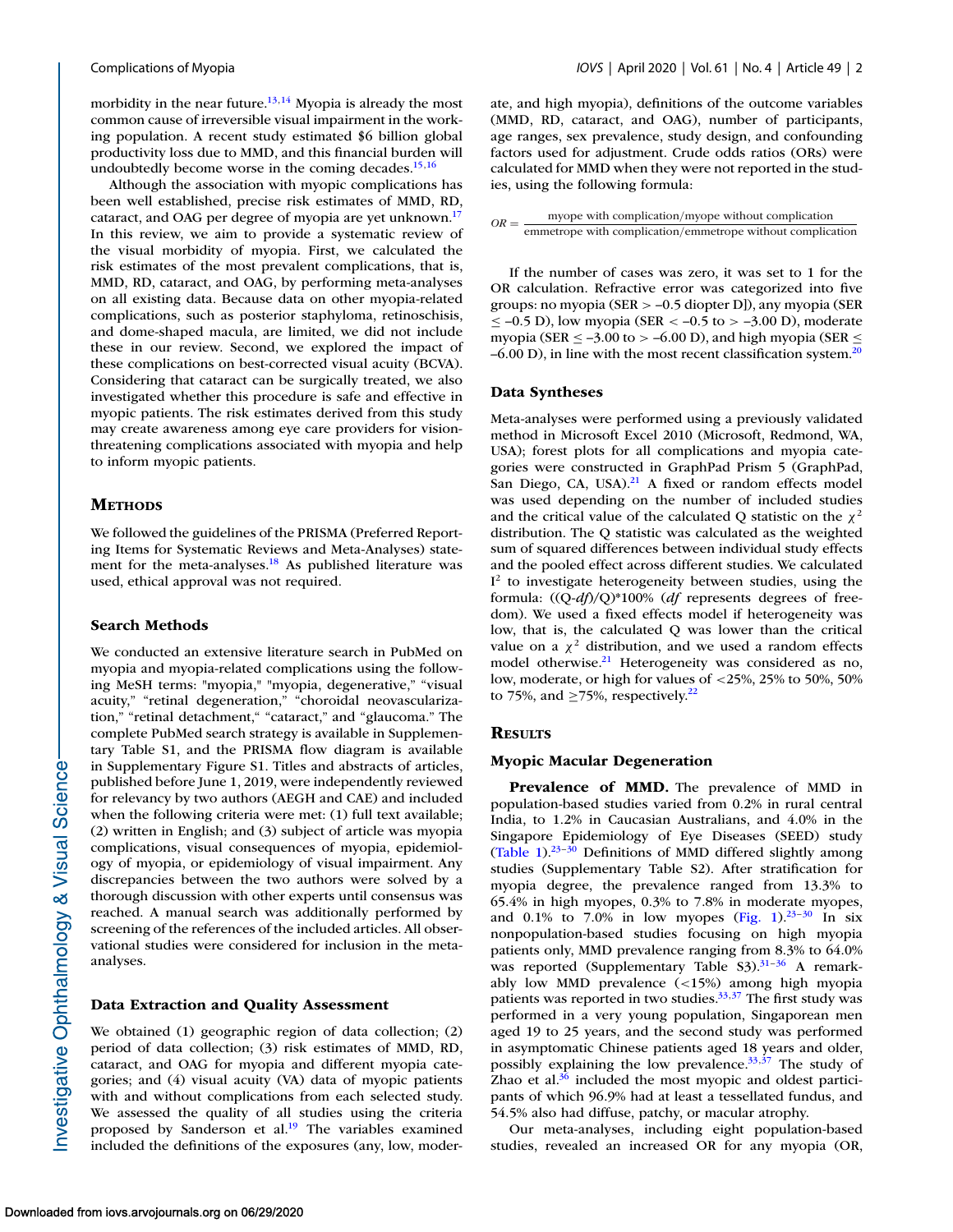<span id="page-2-0"></span>

| TABLE 1. Characteristics of the Studies Investigating the Relationship Between Myopia and MMD |                                                |                         |                                   |           |                                  |             |                        |        |                                                                  |               |                 |                     |                                             |
|-----------------------------------------------------------------------------------------------|------------------------------------------------|-------------------------|-----------------------------------|-----------|----------------------------------|-------------|------------------------|--------|------------------------------------------------------------------|---------------|-----------------|---------------------|---------------------------------------------|
|                                                                                               |                                                |                         |                                   | Data      | Collection participants<br>Total |             |                        | Male   | Definition of Myopia Myopia myopia                               |               | High            | <b>MMD</b><br>Total | <b>MMD</b> Definition<br>(Supplementary     |
| Study                                                                                         | <b>Authors</b>                                 | Country                 | Region                            | Period    | $\left( n\right)$                | Study type  | $Age, y^*$             | Sex(%) | ê                                                                | $\mathcal{E}$ | (%)             | (%)                 | Table S2)                                   |
| <b>Blue Mountains</b><br>Eye Study                                                            | Vongphanit<br>${\rm et\;al.}^{23}$<br>(2002)   | Australia               | Urban                             | 1992-1993 | 3583                             | Prospective | $(49 - 97)$<br>67      | 43.5   | $-3$ Moderate: $-3$ to<br>$-5$ High: $\le -5$<br>$Low: -1 to$    | 16.8          | 2.7             | 1.2                 | tessellation)<br>a (excluding               |
| Beijing Eye<br>Study                                                                          | Liu et al. $^{24}$<br>(2010)                   | China                   | urban,<br>46.1%<br>rural<br>53.9% | 2001      | 4319                             | Prospective | $(40 - 101)$<br>57     | 45.8   | $-2$ Moderate: $-2$ to<br>$-6$ High: $\leq -6$<br>Low: $-0.5$ to | 23.3          | 2.4             | 3.1                 | tessellation)<br>a (excluding               |
| Handan Eye<br>Study                                                                           | Gao et al. $25$<br>$\left( 2011\right)$        | China                   | Rural                             | 2006-2007 | 6603                             | Prospective | $52 (=29)$             | 46.4   | Moderate: -0.5 to<br>$-5$ High: $\leq -5$                        | 26.6          | 2.1             | 0.9                 | tessellation)<br>a (excluding               |
| Shihpai Eye<br>Study                                                                          | Chen et al. <sup>28</sup><br>(2012)            | Taiwan                  | Urban                             | 1999-2000 | 1058                             | Prospective | $\frac{72}{(65-91)}$   | 60.4   | Any: $\leq -0.5$ High: $\leq -6$                                 | 30.8          | 4.2             | 3.0                 | $b$ ( $\geq$ M3; excluding<br>tessellation) |
| Medical Study<br>Central India<br>Eye and                                                     | Jonas et al. $27$<br>(2017)                    | India                   | Rural                             | 2006-2009 | 4561                             | Prospective | $(30 - 100)$<br>$6\nu$ | 46.3   | Any: $\leq$ -1High: $\leq$ -8                                    | 16.6          | $\widetilde{0}$ | 0.02                | tessellation)<br>c (excluding               |
| Hisayama Study                                                                                | Asakuma et<br>(2012)<br>at.56                  | Japan                   | Urban                             | 2005      | 1892                             | Prospective | 64 (>39)               | $41.0$ | Low: 0 to -2Moderate:<br>$-2$ to $-6$ High: $\le -6$             | 49.0          | 3.7             | 1.7                 | tessellation)<br>d (excluding               |
| American Eye<br>Chinese<br>Study                                                              | Choudhury<br>${\rm et\; al\; ^{30}}$<br>(2018) | <b>States</b><br>United | Urban                             | 2010-2013 | 4582                             | Prospective | $-(55) -$              | 63     | $-2$ Moderate: $-2$ to<br>$-5$ High: $\le -5$<br>Low: $-0.5$ to  | 32.2          | 8.0             | 3.1                 | tessellation)<br>c (excluding               |
| Epidemiology<br>(SEED) Study<br>Diseases<br>Singapore<br>of Eye                               | Wong et al. <sup>29</sup> Singapore<br>(2018)  |                         | Urban                             | 2004-2011 | 8716                             | Prospective | $(40 - 80)$<br>57      | 49.6   | $-3$ Moderate: $-3$ to<br>$-5$ High: $\le -5$<br>Low: $-0.5$ to  | 35.7          | 6.0             | 4.0                 | tessellation)<br>c (excluding               |
| Mean (range).                                                                                 |                                                |                         |                                   |           |                                  |             |                        |        |                                                                  |               |                 |                     |                                             |

Downloaded from iovs.arvojournals.org on 06/29/2020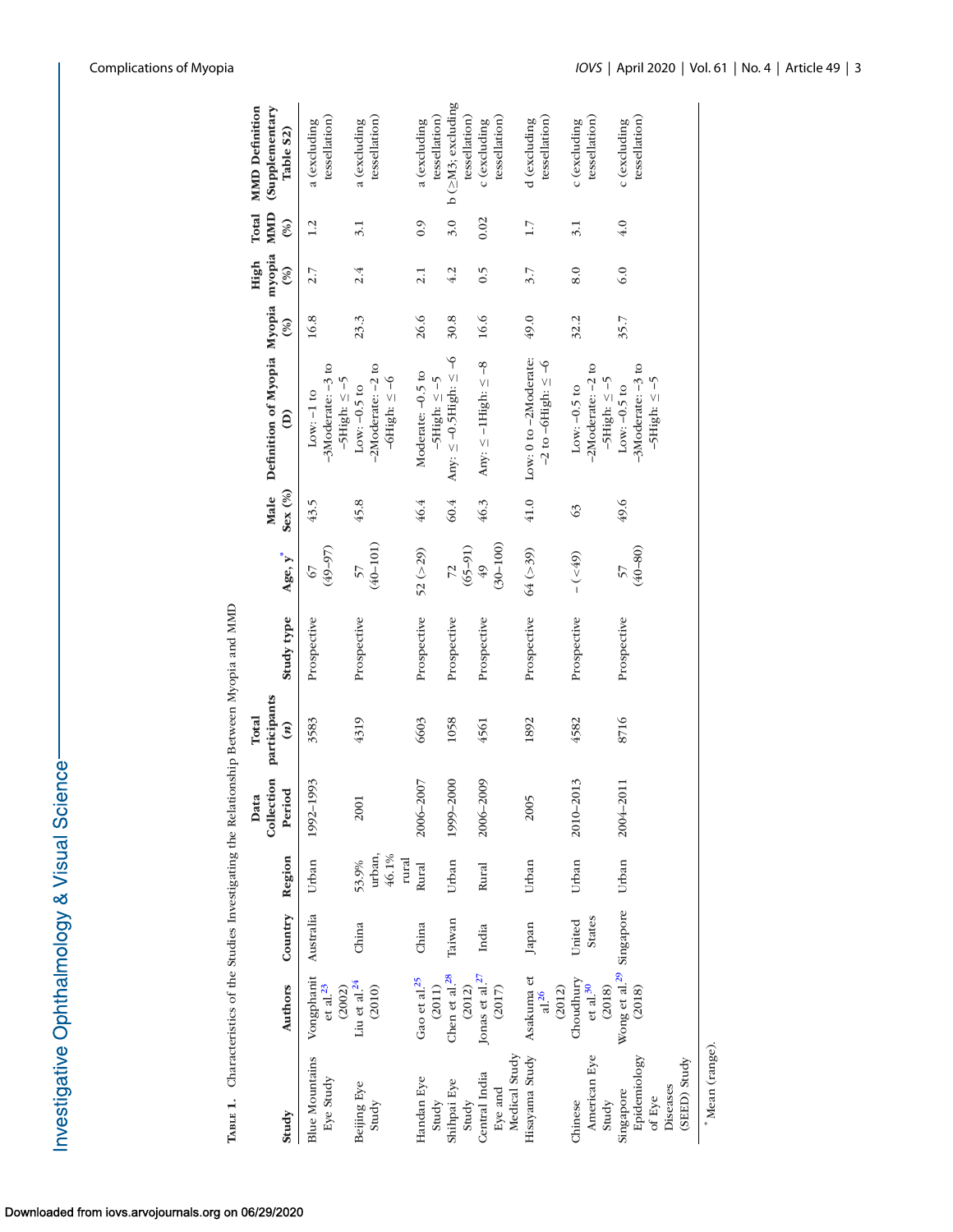<span id="page-3-0"></span>

FIGURE 1. Prevalence of MMD among groups with any, low, moderate, and high myopia derived from eight population-based studies.

102.11; 95% confidence interval [CI], 52.60–198.22, moderate heterogeneity); low myopia (OR, 13.57; 95% CI, 6.18– 29.79, high heterogeneity); moderate myopia (OR, 72.74; 95% CI, 33.18–159.48, moderate heterogeneity); and high myopia (OR, 845.08; 95% CI, 230.05–3104.34, no heterogeneity) [\(Fig. 2\)](#page-4-0).[23–30](#page-16-0) The association between axial length (AL) and MMD was investigated in three studies. In a Russian population-based study, patients with MMD had a 1.22 mm increased AL compared with those without  $MMD<sup>38</sup>$  $MMD<sup>38</sup>$  $MMD<sup>38</sup>$  In the Chinese American Eye Study, 80.4% of the participants in the fourth quartile of AL (AL  $\geq$ 25.60 mm) had a particular lesion (MMD including tessellation, tilted disc, and parapapillary atrophy), whereas in the third (AL 24.65–25.60 mm), second (AL 23.85–24.65 mm), and first quartile (AL <23.85 mm) the percentage was 50.1%, 31.9%, and 17.3%, respectively. $30$  In the Hisayama study, MMD (excluding tessellation, tilted disc, and parapapillary atrophy) was only observed in eyes  $\geq$ 23.0 mm in men and  $\geq$ 22.0 mm in women, and the discriminating ability for the presence of MMD was highest at 25.9 mm in men and 25.3 mm in women. $39$ 

Visual Burden of MMD. BCVA was measured in eight studies; they all showed a worse BCVA in eyes with MMD compared with eyes without MMD (Supplementary Table S4; [Fig. 3\)](#page-5-0).<sup>[23–25,27,28,36,40,41](#page-16-0)</sup> Macular atrophy had the largest impact on BCVA, followed by CNV, patchy atrophy, diffuse atrophy, or lacquer cracks according to a longitudinal study of MMD patients in Japan. Patients with only a tessellated fundus did not have a decreased BCVA.<sup>[42](#page-16-0)</sup> Other studies also

reported that patients with macular atrophy, CNV, or Fuchs spot had worse BCVA compared with those with patchy or diffuse atrophy, lacquer cracks, or tessellated fundus [\(Fig. 4\)](#page-5-0).<sup>23-25,36,41,43</sup> Progression of MMD to more severe stages was more frequent in older patients.<sup>[42](#page-16-0)</sup>

# Retinal Detachment

Incidence of RD. Annual incidence rates of RD ranged from 5.4 per 100,000 persons in Croatia (95% CI, 4.1–6.4), to [16.5 per 100,000 persons in Japan \(95% CI, 15.0–18.1\) \(Table](#page-6-0) 2). $44,47,117,118,120-126$  $44,47,117,118,120-126$  Annual incidence of RD per degree of refractive error was only investigated by Burton et al., $44$ reporting increased incidence rates of RD with decreasing SER from 3 in 100,000 persons with hyperopia (>0 D), to 102 in 100,000 persons with high myopia  $(< -9$  D) [\(Table 2\)](#page-6-0). Five case-control studies were available for metaanalyses to determine the relationship between myopia and RD in various refractive error categories (Table  $3$ ).<sup>[45–49](#page-16-0)</sup> All but one study showed a significant higher odds of RD for myopic persons  $( $0 \text{ D}$ ) compared with nonmyopic persons$ [\(Fig. 5\)](#page-7-0). $45-49$  Pooled analyses revealed an increased OR for any myopia (OR, 3.45; 95% CI, 1.08–11.00, no heterogeneity); low myopia (OR, 3.15; 95% CI, 1.92–5.17, no heterogeneity); moderate myopia (OR, 8.74, 95% CI, 7.28–10.50, no heterogeneity); and high myopia (OR, 12.62; 95% CI, 6.65– 23.94, no heterogeneity).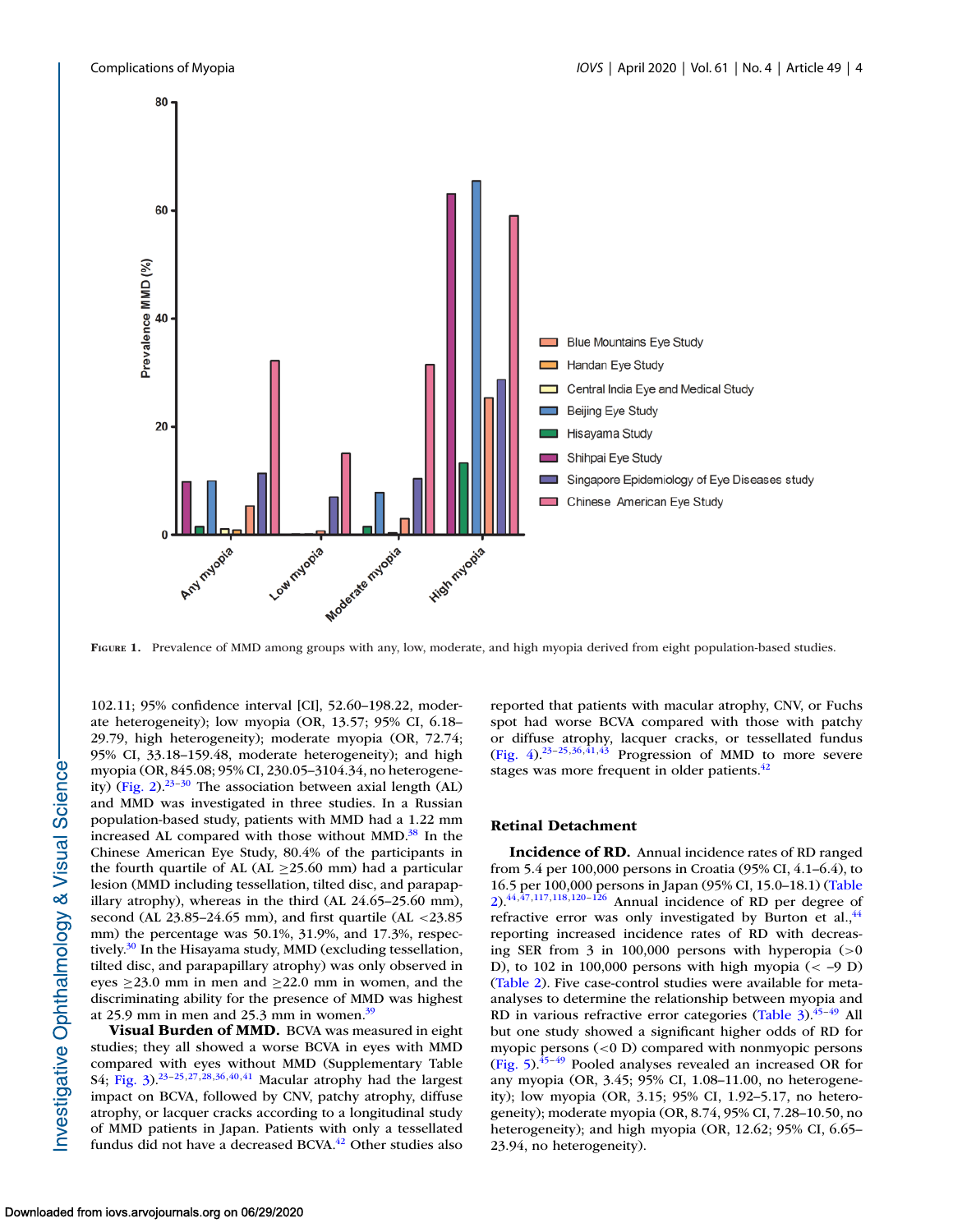<span id="page-4-0"></span>

**Myopic Macular Degeneration** 



FIGURE 2. Forest plot of MMD in any myopia (random effects model;  $Q = 16.1$ ;  $I^2 = 56.5$ ); low myopia (random effects model;  $Q = 27.6$ ;  $I^2 = 85.5$ ); moderate myopia (random effects model; Q = 18.0;  $I^2 = 72.2$ ), and high myopia (random effects model; Q = 5.2;  $I^2 = 4.3$ ). Red lines with diamond represents the summary OR per myopia category. Summary OR for myopia categories are as follows: any myopia OR, 102.11 (95% CI, 52.60–198.22); low myopia OR, 13.57 (95% CI, 6.18–29.79); moderate myopia OR, 72.74 (95% CI, 33.18–159.48); and high myopia OR, 845.08 (95% CI, 230.05–3104.34).

Visual Burden of RD. Three studies reported BCVA after RD in myopic patients, and they all concluded that visual prognosis was often worse in myopic RD compared with nonmyopic RD. $46,50,51$  The number of patients with postoperative BCVA of <20/200 was 34% in the high myopia group (SER  $\langle$  -6D) compared with 19% in those with-out high myopia.<sup>[50](#page-16-0)</sup> Four studies reported on the association between myopia and reattachment of the macula after surgery. Two of these studies mentioned that reattachment of the macula after detachment was less successful in highly myopic patients, requiring more reoperations.<sup>52-55</sup>

#### Cataract

Myopia and Development of Various Types of Cataract. The association between myopia and incident or prevalent cataract was investigated in three prospective and eight cross-sectional studies [\(Table 4\)](#page-8-0).<sup>56-66</sup> Nine out of 11 studies identified a strong association between myopia and posterior subcapsular cataract (PSC).<sup>56-66</sup> Our meta-analysis revealed a strong association for any myopia (OR, 2.09; 95% CI, 1.60–2.74, no heterogeneity), low myopia (OR, 1.56; 95% CI, 1.32–1.84, no heterogeneity), moderate myopia (OR, 2.55; 95% CI, 1.98–3.23, no heterogeneity), and high myopia (OR, 4.55; 95% CI, 2.67–7.75, no heterogeneity) [\(Fig. 6\)](#page-11-0). Seven out of the 11 studies reported an association between myopia and nuclear cataract, and our meta-analysis showed a significant association for any myopia (OR, 2.51; 95% CI, 1.53–4.13, no heterogeneity); low myopia (OR, 1.79; 95% CI, 1.08–2.97, no heterogeneity); moderate myopia (OR, 2.39; 95% CI, 1.03–5.55, no heterogeneity); and high myopia (OR, 2.86; 95% CI, 1.43–5.73, no heterogeneity). Regarding cortical cataract, neither prospective nor cross-sectional studies reported an association [\(Fig. 7\)](#page-12-0). Our meta-analysis showed a summary OR of 1.15 (95% CI, 0.94–1.40, no heterogeneity) for any myopia; OR, 0.99 (95% CI, 0.85–1.15, no heterogeneity) for low myopia; OR, 1.06 (95% CI, 0.83–1.35, no heterogeneity) for moderate myopia; and OR, 1.07 (95% CI, 0.81–1.40, low heterogeneity) for high myopia [\(Fig. 8\)](#page-13-0).

The Risk of Cataract Extraction (CE). To investigate whether CE is equally safe in myopic versus nonmyopic patients, we included seven studies investigating the associa-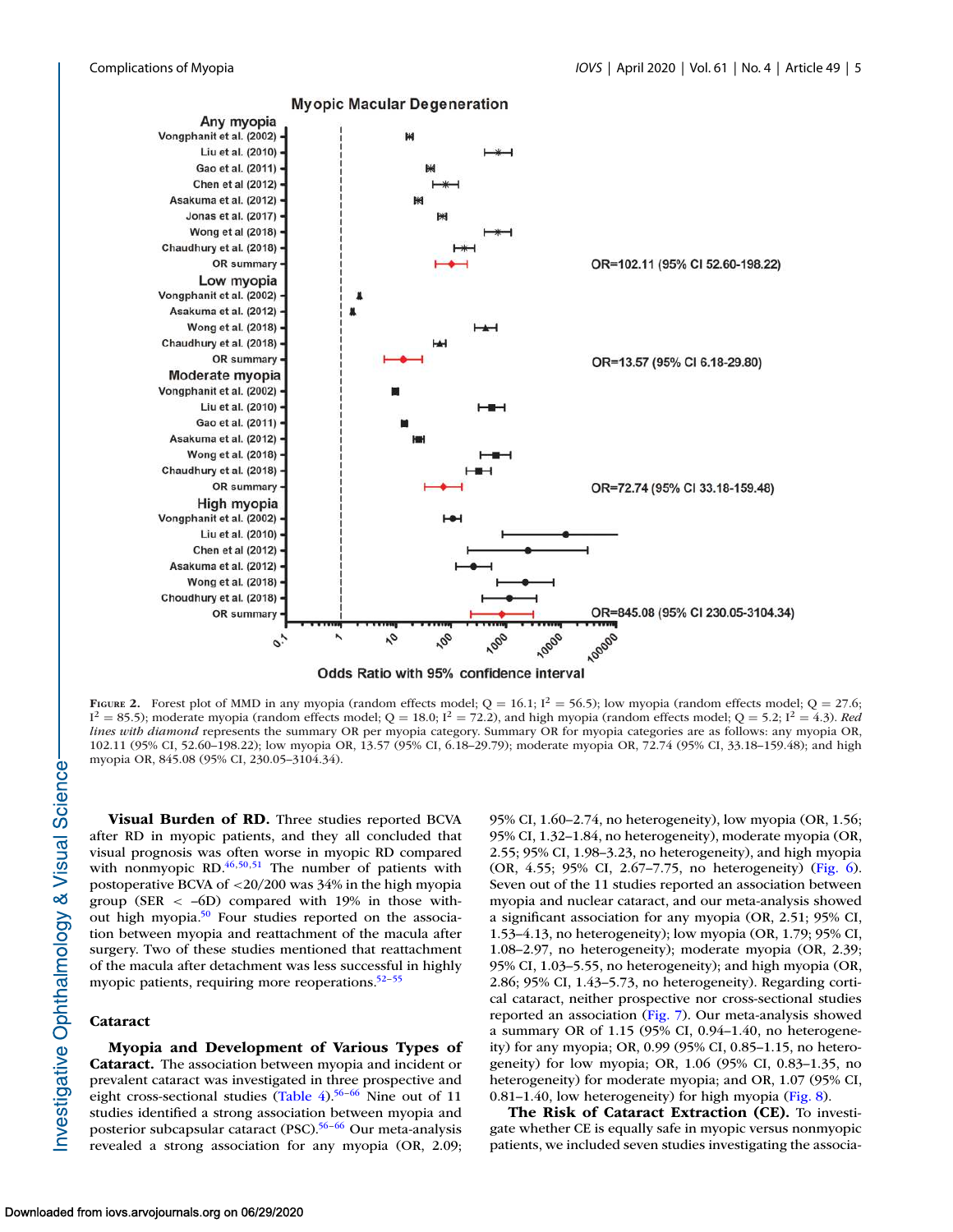<span id="page-5-0"></span>



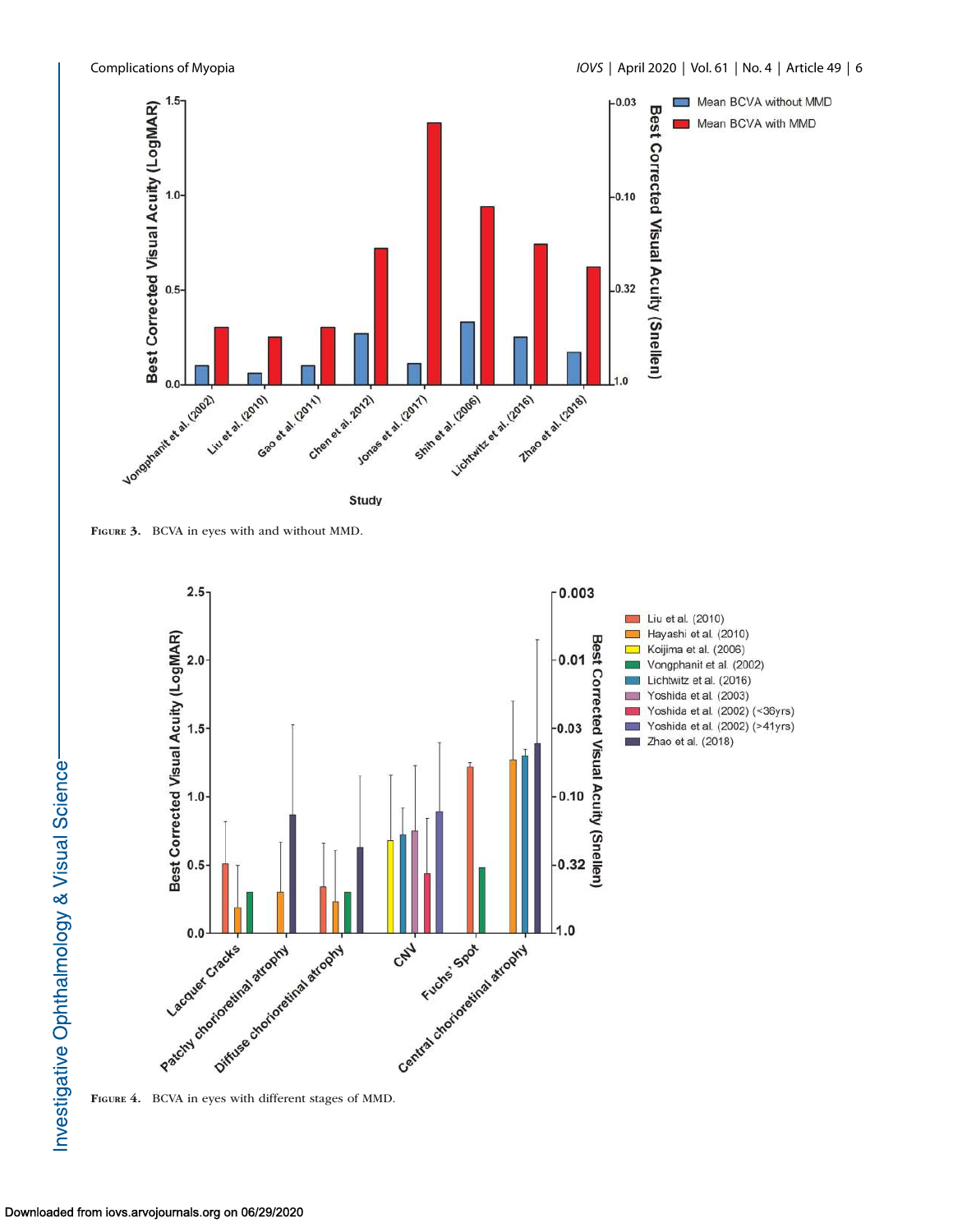#### <span id="page-6-0"></span>TABLE 2. Annual Incidence of RD

| <b>Authors</b>                     | Country              | <b>Data Collection</b><br>Period | <b>Total RD</b><br>Cases | Male Sex<br>$(\%)$ | Age Cases, y <sup>*</sup> | Annual Incidence per<br>100,000 |
|------------------------------------|----------------------|----------------------------------|--------------------------|--------------------|---------------------------|---------------------------------|
| Laatikainen et al. $121$ (1985)    | Finland              | 1978-1981                        | 310                      | 48.7               | $54.2 \pm 1.0$ (5.7–83.0) | $6.9(5.5-8.7)$                  |
| Törnquist et al. $126$ (1987)      | Sweden               | 1971-1975                        | 590                      | 46.6               | $59.5(-)$                 | 9.8                             |
|                                    |                      | 1976-1980                        |                          |                    |                           | 11.4                            |
| Li et al. <sup>122</sup> (2003)    | China                | 1999-2000                        | 519                      | 57                 | 51 (median) (4–84)        | $8.0(7.3-8.7)$                  |
| Ivansevic et al. $120$ (1999)      | Croatia              | 1988-1998                        | 278                      | 54.4               | $58.3 \pm 15.3$ (7-89)    | $5.4(4.1-6.4)$                  |
| Haga et al. <sup>117</sup> (2017)  | Japan                | 2009-2011                        | 897                      | 62                 | $54.4 \pm 15.5$ (6-95)    | $16.5(15.0-18.1)$               |
| Polkinghorne et al. $125$ (2004)   | New Zealand          | 1997-1998                        | 146                      | 56.7               | $53.9 \pm 19.6$ (5-96)    | $11.8(9.8-13.7)$                |
| Mitry et al. <sup>124</sup> (2010) | United Kingdom       | 2007-2009                        | 1244                     | 61.1               | 60–69 (median group)      | $12.1(11.4-12.7)$               |
| Mitry et al <sup>123</sup> (2011)  | United Kindom        | 1987                             |                          |                    |                           | $10.1(9.2-10.9)$                |
|                                    |                      | 1991                             |                          |                    |                           | $11.0(10.19-11.9)$              |
|                                    |                      | 1996                             |                          |                    |                           | $12.5(11.5-13.6)$               |
|                                    |                      | 2001                             |                          |                    |                           | $12.2(12.2 - 14.2)$             |
|                                    |                      | 2006                             |                          |                    |                           | 15.28 (14.21-16.35)             |
| Zou et al. $47$ (2002)             | China                | 1996                             | 61                       | 47.5               | $40-59$ (median group)    | 11.3                            |
|                                    |                      | 1997                             |                          |                    |                           | 14.1                            |
|                                    |                      | 1998                             |                          |                    |                           | 14.1                            |
|                                    |                      | 1999                             |                          |                    |                           | 17.9                            |
| Burton <sup>44</sup> (1989)        | <b>United States</b> | 1976                             | 172                      |                    | $55.9 \pm 17.9$           | 3 (>0.00 D)                     |
|                                    |                      | 1976                             |                          |                    |                           | 15 (-0.10 D to -6.00 D)         |
|                                    |                      | 1976                             |                          |                    |                           | $102 (< -6.00 D)$               |
| Chen et al. <sup>118</sup> (2016)  | Taiwan               | 2000-2012                        | 2359                     | 56.6               | $47.8(47.1 - 48.4)$       | 16.40 (15.34–17.46)             |

 $*$  Mean  $\pm$  SD (range).

TABLE 3. Characteristics of the Studies Investigating the Relationship Between Myopia and RD

| <b>Authors</b>                                                         | Country                 | Data<br>Collection<br>Period | Total<br>Participants $(n)$ | <b>Study Type</b> | Male Sex<br>$(\%)$ | Age, y        | <b>Definition</b><br>of Myopia<br>(D) | <b>Adjusted</b><br>Covariates |
|------------------------------------------------------------------------|-------------------------|------------------------------|-----------------------------|-------------------|--------------------|---------------|---------------------------------------|-------------------------------|
| Ogawa and<br>Tanaka $49$ (1988)                                        | Japan                   | 1961-1985                    | 12,837                      | Case-control      | -                  |               | $<-0.75$                              | Crude OR                      |
| Chen et al. <sup>45</sup> (2018)                                       | China                   | 2012                         | 749                         | Case-control      | 100                | $21.2(19-25)$ | $\leq -6.00$                          | Crude OR                      |
| The Eye Disease<br>Case-Control<br>Study Group <sup>46</sup><br>(1993) | United<br><b>States</b> | 1986-1990                    | 1,391                       | Case-control      | 47.4               | $- (21 - 80)$ | $\le -1.00$                           | Crude OR                      |
| Zou et al. $47$ (2002)                                                 | China                   | 1999                         | 122                         | Case-control      |                    |               | ${<}0.00$                             | Crude OR                      |
| Chou et al. $48$ (2007)                                                | Taiwan                  | 1995-2001                    | 4,569                       | Case-control      | 58.2               | $43 \pm 18.2$ | $\leq -1.00$                          | Age and sex                   |

 $*$  Mean  $\pm$  SD (range).

tion between CE in myopic patients and development of RD after CE [\(Fig. 9;](#page-13-0) Supplementary Table  $S5$ ).<sup>[67–73](#page-17-0)</sup> In five retrospective case series, prevalence of RD in myopic patients ranged from 0% to 3.84%.<sup>67-71</sup> Two case-control studies and one cohort study reported a significant risk of RD after CE in myopic patients (1.27% vs. 0.28%, P < 0.001; 8.0% vs. 1.2%, P  $< 0.01$ , and HR, 6.12; 95% CI, 5.84–6.41), and the association was stronger in patients undergoing CE aged younger than 55 years (HR, 25.05; 95% CI, 24.76–25.18).<sup>[72–74](#page-17-0)</sup> The presence of posterior vitreous detachment prior to CE was not reported. $67-71,73,74$ 

### Open Angle Glaucoma

The Association Between Myopia and OAG. We performed a meta-analysis of 14 population-based studies on the association between myopia and OAG [\(Table 5\)](#page-9-0). $61,66,75-86$  Diagnosis of OAG was based on visual field defects and optic disc aberrations in most studies. The overall OR was 1.95 (95% CI, 1.74–2.19, no heterogeneity) for any myopia compared with emmetropia. The association became stronger with increasing myopia degree; the overall pooled OR was 1.59 (95% CI, 1.33–1.91, no heterogeneity) for low myopia (> –3 D); and OR, 2.92 (95% CI, 1.89– 4.52, no heterogeneity) for moderate/high myopia ( $\leq -3$  D) [\(Fig. 10\)](#page-14-0).

Visual Burden of OAG. Seven retrospective studies, four case only, and three case–control studies reported on the association between myopia and visual field loss progression [\(Fig. 11;](#page-14-0) Supplementary Table S6). OAG patients with normotensive intraocular pressure under treatment were included in all studies, and follow-up length ranged from 2 to 10 years. Myopia was identified as a risk factor for visual field progression in OAG in three studies. $87-89$ However, the other four studies did not report an association. $90-93$  Whether progressive OAG is an important cause of myopic visual morbidity therefore remains questionable. Lack of data hampered investigation of the association between myopia and VA in OAG patients.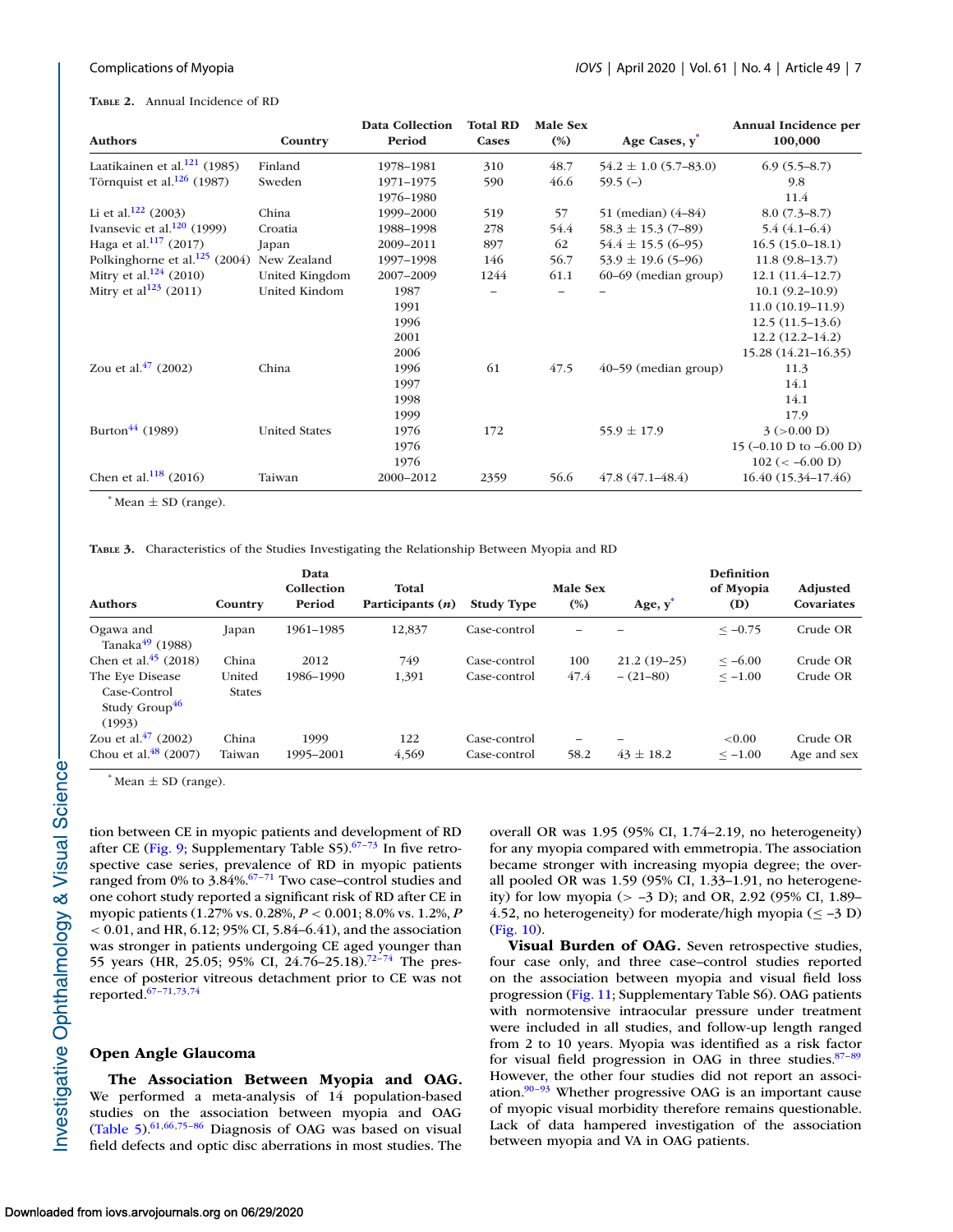<span id="page-7-0"></span>

# **Retinal Detachment**

FIGURE 5. Forest plot of RD in any myopia (random effects model;  $Q = 1.7$ ;  $I^2 = 0.0$ ); low myopia (random effects model;  $Q = 3.7$ ;  $I^2 = 0.0$ ); 0.5); moderate myopia (fixed effects model;  $Q = 2.8$ ;  $I^2 = 0.6$ ); and high myopia (random effects model;  $Q = 3.3$ ;  $I^2 = 0.4$ ). Red lines with diamond represents the summary OR per myopia category. Summary OR for myopia categories are as follows: any myopia OR, 3.45 (95%) CI, 1.08–11.00); low myopia OR, 3.15 (95% CI, 1.92–5.17); moderate myopia OR, 8.74 (95% CI, 7.28–10.50); and high myopia OR, 12.62 (95% CI, 6.65–23.94).

### VISUAL BURDEN OF MYOPIA

Vision loss from any cause in myopia was investigated in only a few studies. A study using data from the Rotterdam Study, performed in The Netherlands, showed that 34.6% of the high myopes will eventually develop bilateral visual impairment (2[5](#page-15-0).0%) or blindness (9.6%).<sup>5</sup> Visual impairment (VA <0.3 and VA  $\geq$ 0.05) and blindness (VA <0.05) were defined according to the World Health Organization crite-ria in this study.<sup>[5](#page-15-0)</sup> The risk of visual impairment in high myopia started to increase already before the age of 60 years.[5](#page-15-0) Another Dutch study, including population-based, family-based, and case–control data, investigated the association between myopia, AL, and visual impairment. An overall risk of visual impairment was reported, which increased myopia degree (OR, 0.92, 95% CI, 0.62–1.35 for SER –0.5 to >  $-3$  D; OR, 1.71, 95% CI, 1.07 $-2.74$  for SER  $-3$  to > –6 D; OR, 5.54, 95% CI, 3.12–9.85 for SER –6 to > –10D; OR, 7.77, 95% CI, 3.36–17.99 for SER –10 to > –15 D; OR, 87.63, 95% CI, 34.50–222.58 for SER < –15 D in participants aged  $>60$  years).<sup>[4](#page-15-0)</sup> AL was a stronger predictor for visual impairment or blindness than refractive error. The cumulative risk of visual impairment or blindness increased from 6.9% in eyes less than 24 mm, up to 90.6% in eyes of 30 mm or greater in participants aged 75 years or older.[4](#page-15-0)

For those with AL  $\geq 26$  mm, one in three was at risk of developing bilateral low vision with increasing age. The rise in cumulative risk started at age 55 years for participants with SER  $\le$  -10 D, and at age 65 years for participants with SER –6 D to –10 D, and showed an almost exponential increase for SER  $\le$  -10D thereafter [\(Fig. 12\)](#page-15-0).<sup>[4](#page-15-0)</sup> Considering visual function, 10 studies reported on ERG responses (multifocal and full-field ERG) in mostly healthy adults with different ALs, and identified decreased amplitudes of both a- and b-wave responses, correlating negatively with  $AL^{94-103}$  Contrast sensitivity was only investigated in healthy myopic participants, and multiple studies reported a decreased contrast sensitivity in myopic compared with emmetropic participants.<sup>104-106</sup>

# **DISCUSSION**

Our study showed that myopia is associated with MMD, RD, PSC, and OAG. The risk of these complications was not only increased for high myopia, but also for low or moderate myopia. Overall, myopic patients had 100-fold higher risk of MMD, three-fold higher risk of RD, three-fold higher risk of PSC, and an almost doubled risk of OAG.

MMD was by far the most hazardous complication. Emmetropic eyes, which served as the reference, did not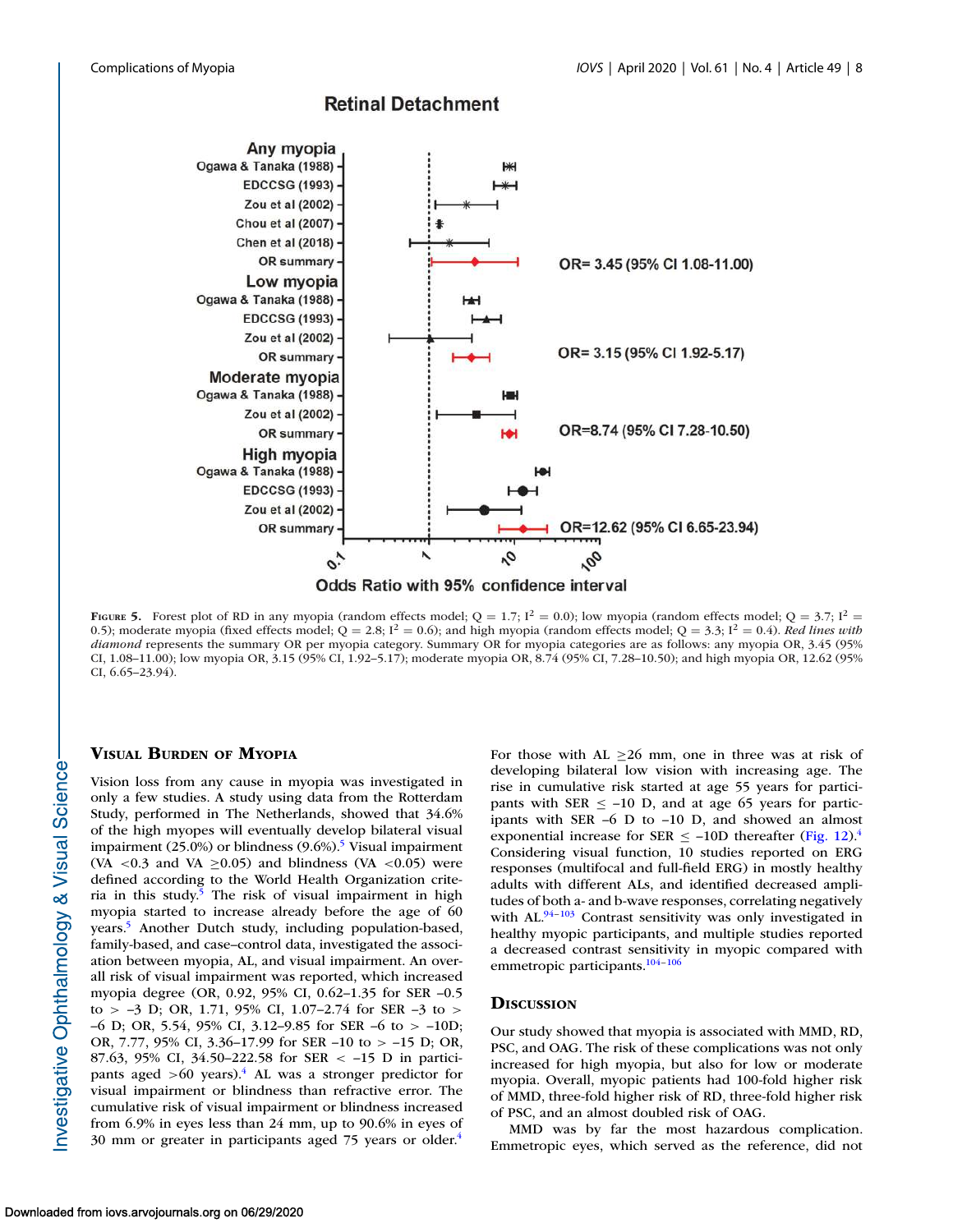<span id="page-8-0"></span>

| Тавье 4.                                                       | Characteristics of the Studies Investigating the Relationship Between Myopia and Cataract |                                      |                              |                                     |                                    |                                  |                 |                                |                                                                                                                   |                                                                                                                                                         |
|----------------------------------------------------------------|-------------------------------------------------------------------------------------------|--------------------------------------|------------------------------|-------------------------------------|------------------------------------|----------------------------------|-----------------|--------------------------------|-------------------------------------------------------------------------------------------------------------------|---------------------------------------------------------------------------------------------------------------------------------------------------------|
| Study                                                          | <b>Authors</b>                                                                            | Country                              | Collection<br>Period<br>Data | Participants<br>Total<br>$\epsilon$ | Study Type                         | Ethnicity                        | Sex (%)<br>Male | $Age, y^*$                     | Definition of<br>Myopia (D)                                                                                       | <b>Adjusted Covariates</b>                                                                                                                              |
| <b>Blue Mountains</b><br>Eye Study<br>(BMES)                   | $a!^{54} 2014$<br>Kanthan et                                                              | Australia                            | 1992-2004                    | 2564                                | Prospective                        | $\mathsf{I}$                     | 43.3            | 66 (49-97)                     | Moderate: -3.5 to<br>Low: -1 to $\geq$ -3.5<br>High: $\leq -6$<br>$\frac{6}{10}$                                  | Age, sex                                                                                                                                                |
| Salisbury Eye<br>Evaluation<br>(SEE)                           | al.58 2005<br>Chang et                                                                    | <b>States</b><br>United              |                              | 2520                                | sectional<br>Cross-                | 26.4%<br>White<br>Black<br>73.6% | $42.1\,$        | $73.0 \pm 5.1$                 | Moderate: -4 to<br>$\downarrow$<br>Low: $-0.5$ to $>$<br>$\frac{6}{1}$                                            | Age, race, sex, tobacco<br>use, education, and<br>clustering between                                                                                    |
| Beaver Dam Eye<br><b>Blue Mountains</b><br>Study (BDES)<br>Eye | Wong et al. <sup>57</sup><br>$\rm{Lim}$ et al.<br>$^{59}$<br>2001<br>1999                 | Australia<br><b>States</b><br>United | 1988-1990<br>1992-1994       | 3053<br>3654                        | Prospective<br>sectional<br>Cross- | J.                               | 43.3<br>55.1    | 66 (49-97)<br>$58.8 \pm 9.7$   | Moderate: $-3.5$ ><br>Low: $-1$ to $> -3.5$<br>High: $\leq$ –3.25<br>Low: $-1$ to $-3$<br>High: $\leq -6$         | Age, sex<br>Age, sex<br>eyes                                                                                                                            |
| Singapore Malay<br>Study(BMES)<br>Eye Study<br>(SiMES)         | Pan et al.<br>2013 <sup>60</sup>                                                          | Singapore,                           | 2004                         | 3280                                | sectional<br>Cross-                | Malay                            | $\mathsf I$     | $- (40 - 80)$                  | Moderate: -2 to<br>Low: $-0.5$ to $\ge -2$<br>High: $< -5.0$<br>High: $\leq -6$<br>$\zeta$ - $\zeta$<br>$\varphi$ | smoking history, and<br>index, systolic blood<br>Age, sex, body mass<br>pressure, HbA1c,                                                                |
| Indian Eye<br>Singapore<br>Study                               | Pan et al.<br>$2013^{61}$                                                                 | Singapore                            | 2007                         | 3400                                | sectional<br>Cross-                | Indian                           | $\mathsf{I}$    | $- (40 - 84)$                  | Low: $-0.5$ to $> -3$<br>High: $-3$ to $<-6$<br>Any: $\leq -0.5$                                                  | education, body mass<br>index, hypertension,<br>and total cholesterol<br>Age, sex, smoking,<br>education level                                          |
| The Casteldaccia<br>Eye Study                                  | al. <sup>65</sup> 2005<br>Giuffre et                                                      | Italy                                | $\mathsf I$                  | 1068                                | Case-control                       | White                            | $\mathbf{I}$    | $\geq 40$                      | Any: $> -1.5$                                                                                                     | level<br>None                                                                                                                                           |
| The Handan Eye<br>The Barbados<br>Eye Study                    | Duan et al. <sup>64</sup><br>Wu et al. <sup>66</sup><br>1999                              | <b>Barbados</b><br>China             | 1997-2003<br>2006-2007       | 4036<br>6544                        | sectional<br>Cross-<br>Cross-      | Chinese<br>Black                 | 46.3<br>43      | $52.0 \pm 11.8$<br>$(40 - 84)$ | Any: $<-0.5$<br>Any: $<-0.5$                                                                                      | Not specified (age)<br>Age, sex, SES, lens<br>opacity                                                                                                   |
| Pagar Survey<br>The Tanjong<br>Study                           | Wong et al. <sup>62</sup><br>2013<br>2003                                                 | Singapore                            | 1997-1998                    | 1029                                | sectional<br>sectional<br>Cross-   | Chinese                          | 45.6            | $-(40-81)$                     | -3.00Moderate:<br>Any: $\leq -0.5$ Low:<br>$-3.0 \text{ to } > -6$<br>$-0.5$ to $>$                               | diabetes, and smoking<br>Age, sex, education,<br>status                                                                                                 |
| Impairment<br>The Visual<br>Project                            | al. <sup>63</sup> 2006<br>Mukesh et                                                       | Australia                            | 1992-1999                    | 2392                                | Prospective                        | Caucasian                        | 45              | $62.5 \pm 10.9$                | High: $<$ -6<br>Any: $<-1.0$                                                                                      | supplements, calcium<br>mellitus, vitamin C<br>Age, sex, country of<br>birth, occupation,<br>arthritis, diabetes<br>channel blockers<br>smoking status, |

\* Mean  $^+$ SD (range). SES, socio-economic status.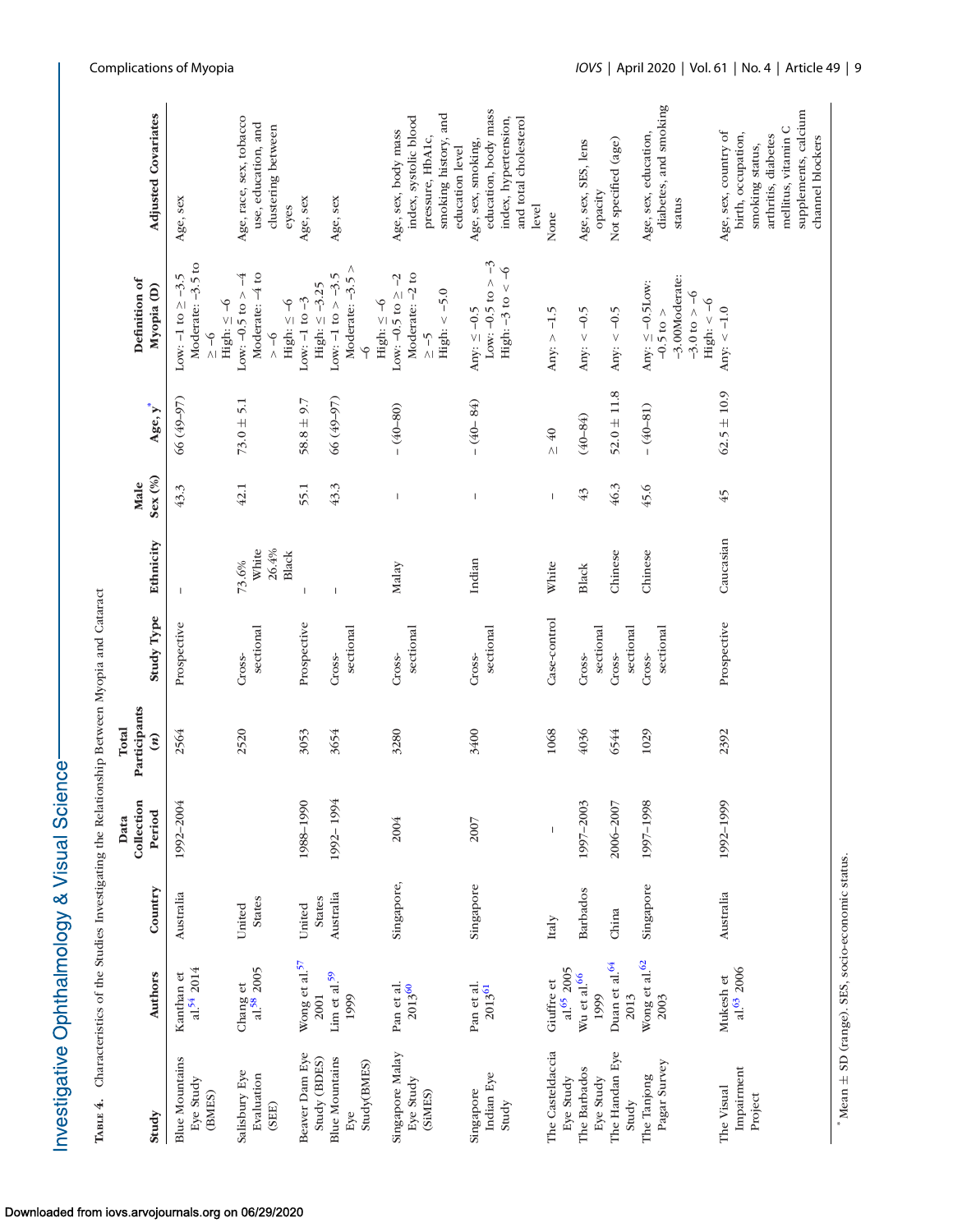<span id="page-9-0"></span>

| TABLE 5.                                        | Characteristics of the Studies Investigating the Relationship Between Myopia and OAG |                           |                           |                     |           |                 |                                                                                                                       |                                                                               |                                                                                                                        |
|-------------------------------------------------|--------------------------------------------------------------------------------------|---------------------------|---------------------------|---------------------|-----------|-----------------|-----------------------------------------------------------------------------------------------------------------------|-------------------------------------------------------------------------------|------------------------------------------------------------------------------------------------------------------------|
| Study                                           | <b>Authors</b>                                                                       | Data Collection<br>Period | Participants (n)<br>Total | <b>Study Type</b>   | Ethnicity | Age, Y          | Definition<br>Glaucoma                                                                                                | Definition of<br>Myopia (D)                                                   | Covariates<br>Adjusted                                                                                                 |
| The Barbados<br>Eye Study                       | Wu et al. <sup>66</sup> 1999                                                         | 1997-2003                 | 4,036                     | sectional<br>Cross- | Black     | $40 - 84$       | GVFL, optic disc<br>abnormalities                                                                                     | Any: $<-0.5$                                                                  | Age, sex, SES, lens<br>opacity                                                                                         |
| Mountains<br>Eye Study<br>The Blue              | Mitchell et al. <sup>75</sup><br>1999                                                | 1992-1994                 | 3,654                     | sectional<br>Cross- | White     | 49-97           | asymmetry $\geq 0.3$<br>GVFL, CD-ratio<br>$\geq 0.7$ or                                                               | Low: $\leq 1.0$ to ><br>High: $\leq -3.0$<br>Any: $\leq -1.0$<br>$-3.0$       | pseudoexfoliation<br>typical migraine<br>hypertension,<br>Age, sex, family<br>history, DM,<br>steroid use,<br>history, |
| Impairment<br>Project<br>Visual                 | Weih et al. $^{76}$<br>2001                                                          | 1992-1996                 | 4,498                     | sectional<br>Cross- | Diverse   | $\geq 40$       | GVFL, CD-ratio<br>IOP $\geq$ 22 mm Hg,<br>$\geq 0.3$ , family<br>asymmetry<br>history of<br>glaucoma<br>$\geq 0.7$ or | Any: $\leq -0.5$                                                              | residence, and<br>family history<br>Age, rural                                                                         |
| The Beaver Dam<br>Eye Study                     | Wong et al. $^{77}$<br>2003                                                          | 1987-1988                 | 4,670                     | sectional<br>Cross- | White     | $43 - 86$       | GVFL, IOP $\geq$ 22 mm<br>Hg, CD-ratio $\geq 0.8$<br>$\geq$ 0.2, history of<br>or asymmetry<br>glaucoma<br>treatment  | Low: ${\leq}1.0$ to ${>}$<br>High: $\leq -3.0$<br>Any: $\leq -1.0$<br>$-3.0$  | Age, sex                                                                                                               |
| Comprehen-<br>The Aravind<br>sive Eye<br>Survey | Ramakrishnan et<br>a1.782003                                                         | 1995-1997                 | 5,150                     | sectional<br>Cross- | Indian    | $\geq 40$       | $\geq$ 0.3, optic disc<br>abnormalities,<br>GVFL, CD-ratio<br>asymmetry<br>$\geq 0.9$ or<br>normal                    | Low, moderate,<br>(no specific<br>definition)<br>and high<br>Any: $\leq -0.5$ | pseudoexfoliation<br>hypertension,<br>Age, sex, DM,                                                                    |
| The Tajimi Study                                | Suzuki et al. <sup>79</sup><br>2006                                                  | 2000-2001                 | 2,874                     | sectional<br>Cross- | Japanese  | $\frac{1}{240}$ | ocular findings<br>abnormalities,<br>results, other<br>gonioscopy<br>perimetric<br>Optic disc                         | Any: $\leq -1.0$ Low:<br>$≤1.0$ to $> −3.0$<br>High: $\leq -3.0$              | Age, IOP                                                                                                               |
| The Beijing Eye<br>Study                        | Xu et al. $^{80}$ 2007                                                               | 2001                      | 4,319                     | sectional<br>Cross- | Chinese   | $\geq 40$       | abnormalities,<br>Optic disc<br><b>GVFL</b>                                                                           | Any: $<-0.5$ Low:<br>$< 0.5$ to $> -3$<br>High: $(<$ 8)                       | Age, IOP                                                                                                               |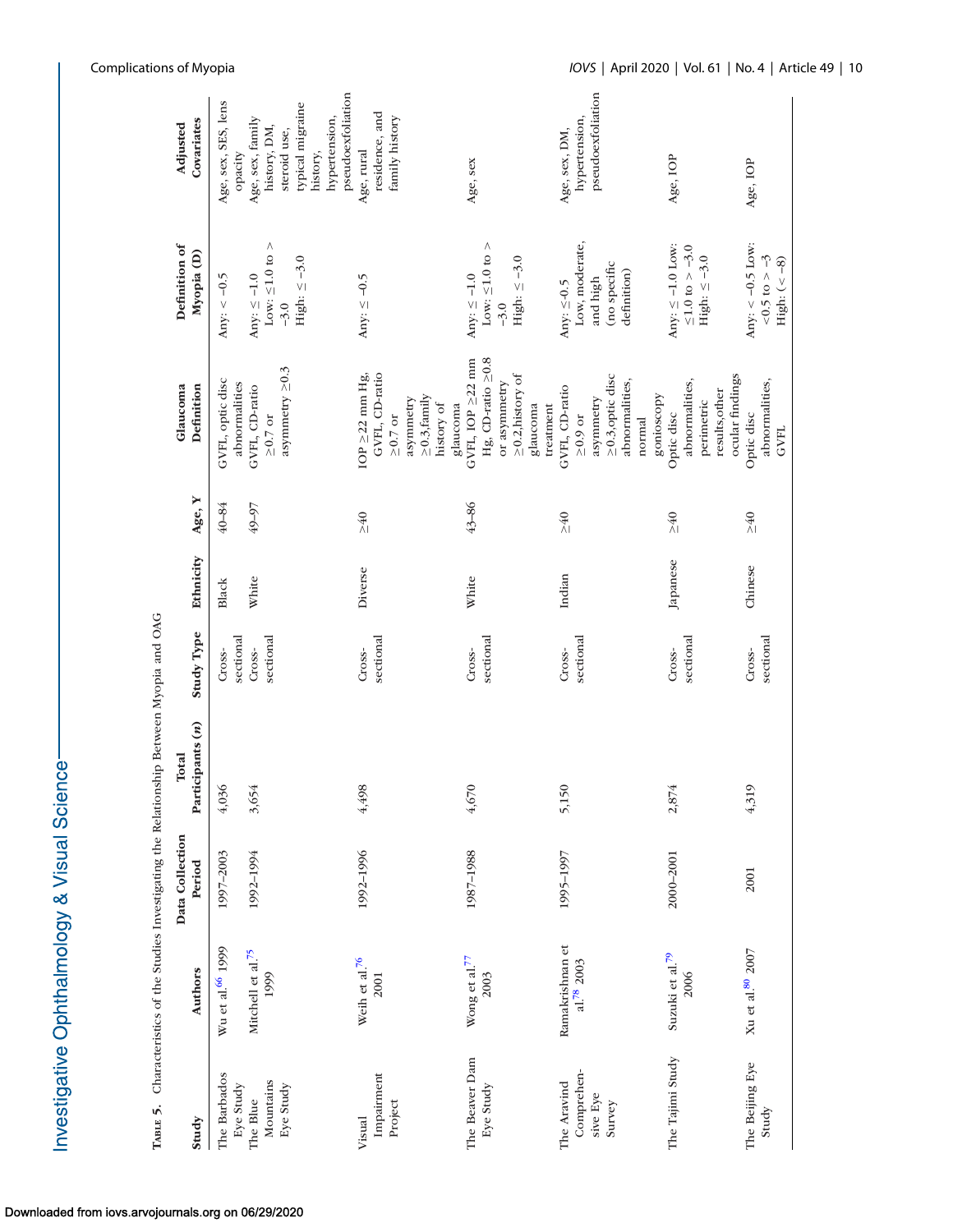| Study                                                               | <b>Authors</b>                      | Data Collection<br>Period | Participants (n)<br>Total | <b>Study Type</b>   | Ethnicity | Age, Y    | Definition<br>Glaucoma                                                                                                  | Definition of<br>Myopia (D)                                               | Covariates<br>Adjusted                                                                                                                                    |
|---------------------------------------------------------------------|-------------------------------------|---------------------------|---------------------------|---------------------|-----------|-----------|-------------------------------------------------------------------------------------------------------------------------|---------------------------------------------------------------------------|-----------------------------------------------------------------------------------------------------------------------------------------------------------|
| The Meiktila Eye<br>Study                                           | Casson et al. <sup>81</sup><br>2007 | 2005                      | 1,997                     | sectional<br>Cross- | Diverse   | $\geq 40$ | asymmetry $\geq 0.3$ ,<br>reduced NRRW,<br>GVFL, ${>}900$ of<br>CD-ratio $\geq$ 0.7 or<br>TM visible<br>$\geq$ 0.6 with | Any: $<-0.5$                                                              | Age, IOP, AL                                                                                                                                              |
| Disease Study<br>Pradesh Eye<br>The Andhra                          | Garudadri et<br>$a!^{82}$ 2010      | 1996-2000                 | 3,724                     | sectional<br>Cross- | Indian    | $\geq 40$ | CD-ratio, NRRW<br>reduced to 0.1,<br>Asymmetrical<br><b>GVFL</b>                                                        | Any: $<-0.5$                                                              | Age, DM, sex, IOP,<br>hypertension                                                                                                                        |
| The Singapore<br>Malay Eye<br>Study                                 | Perera et al.83<br>2010             | 2010-2013                 | 3,109                     | sectional<br>Cross- | Malay     | $40 - 80$ | abnormalities,<br>Optic disc<br><b>GVFL</b>                                                                             | Low: $\leq -1.0$ to<br>High: $\leq -4.0$<br>Any: $\le -1.0$ ;<br>$> -4.0$ | education, height,<br>hypertension,<br>Age, sex, IOP,<br>HbA1c<br>CCT,                                                                                    |
| The Los Angeles<br>Latino Eye<br>Study                              | Kuzin et al. <sup>84</sup><br>2010  | 2000-2003                 | 5,927                     | sectional<br>Cross- | Latino    | $\geq 40$ | abnormalities,<br>Optic disc<br><b>GVFL</b>                                                                             | Low: $\leq 1.0$ to ><br>High: $\leq -3.0$<br>Any: $\leq -1.0$<br>$-3.0$   | Age, IOP, DM, sex,<br>family history,<br>NO, CP                                                                                                           |
| National Health<br>and Nutrition<br>Examination<br>Survey           | Qiu et al. <sup>85</sup> 2013       | 2005-2008                 | 5,277                     | sectional<br>Cross- | Diverse   | $\geq 40$ | <b>GVFL</b>                                                                                                             | Low: $-1.00$ to<br>High: $\leq -3.0$<br>Any: $\leq$ –1.0<br>$-2.99$       | Age, sex, ethnicity,<br>income, and<br>education                                                                                                          |
| Indian Eye<br>Singapore<br>Study                                    | Pan et al. <sup>61</sup> 2013       | 2007                      | 3,400                     | sectional<br>Cross- | Indian    | 40-84     | abnormalities,<br>Optic disc<br>GVFL                                                                                    | High: $\leq -3.0$<br>Low: $-0.5$ to<br>Any: $\leq -0.5$<br>$-2.99$        | education, HbA1c,<br>timating equation<br>corneal thickness<br>in generalizedes-<br>IOP, and central<br>cholesterollevel,<br>models<br>Age, sex,<br>total |
| Korean National<br>Examination<br>Health and<br>Nutrition<br>Survey | Chon et al. $86$<br>2013            | 2008-2011                 | 13,433                    | sectional<br>Cross- | Korean    | $\geq 40$ | $>21$ mm Hg and<br>$(D-ratio \geq 0.9)$<br>abnormalities<br>GVFL, or IOP<br>VA < 3/60<br>Optic disc                     | High: $\leq -3.0$<br>Low: $-1.0$ to<br>Any: $\leq -1.0$<br>$-2.99$        | Age, sex, income,<br>and education                                                                                                                        |

CCT, central corneal thickness; CD, cup disc; CP, corneal power; DM, diabetes mellitus. NO, lens nuclear opacification; SES, socio-economic status; TM, trabecular meshwork.

TABLE 5. Continued

TABLE 5. Continued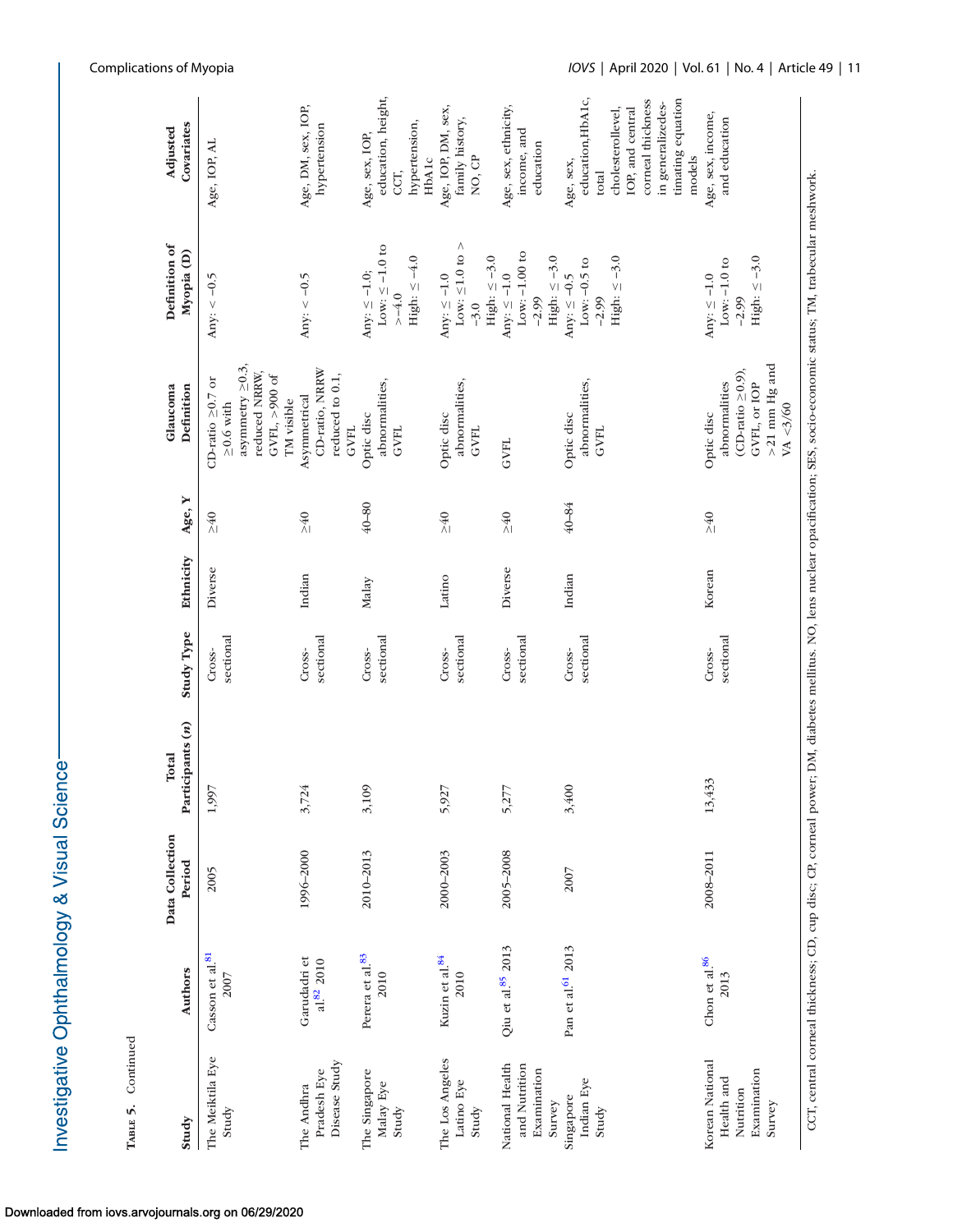<span id="page-11-0"></span>

FIGURE 6. Forest plot of PSC in any myopia (random effects model;  $Q = 11.6$ ;  $I^2 = 13.8$ ); low myopia (fixed effects model;  $Q = 7.5$ ;  $I^2 =$ 19.7); moderate myopia (fixed effects model;  $Q = 7.5$ ;  $I^2 = 19.2$ ); and high myopia (random effects model;  $Q = 6.0$ ;  $I^2 = 0.14$ ). Red lines with diamond represents the summary OR per myopia category, which are as follows: any myopia OR, 2.09 (95% CI, 1.60-2.74); low myopia OR, 1.56 (95% CI, 1.32–1.84); moderate myopia OR, 2.55 (95% CI, 1.99–3.28); and high myopia OR, 4.55 (95% CI, 2.67–7.75). \*Represents Pan et al.<sup>[60](#page-17-0)</sup> 2013 Singapore Malay Eye Study. \*\*Represents Pan et al.<sup>[61](#page-17-0)</sup> 2013 Singapore Indian Eye Study.

develop MMD, which hampered interpretation of the highrisk estimates for myopes. Frequency data on MMD could be more informative, but nonuniform definitions, highly variable age distributions of study participants, and the potential selection bias due to hospital recruitment caused large heterogeneity in prevalence estimates. MMD prevalence ranged from 0.1% to 7% in low myopia, 0.3% to 10% in moderate myopia, and 13% to 65% in high myopia.[24–26,29](#page-16-0) BCVA was generally worse in patients with macular atrophy, CNV, or Fuchs spot.<sup>23-25,36,41,43</sup> Tessellation of the fundus did not influence VA, but may increase the risk of more severe MMD with age. $42$ 

Our meta-analysis revealed an increased risk for RD in all myopia groups, with higher risk for those with more severe myopia. The OR for moderate myopia was already 8.7, and given the relatively high frequency of myopes in this category, the RD prevalence is expected to rise dramatically. Frequency data of RD per degree of myopia were limited in literature, but Japan and Taiwan reported remarkably higher incidence rates of RD than other countries with a lower myopia prevalence.<sup>[14](#page-15-0)</sup> This confirms the notion that RD rates will increase when myopia becomes more prevalent.[107](#page-18-0) The visual prognosis of myopic RD appeared to be

worse than nonmyopic RD in some studies, but this needs more comprehensive research.<sup>52-55</sup>

Our meta-analysis identified a strong association between myopia, PSC, and nuclear cataract, but not between myopia and cortical cataract. Three mechanisms have been proposed to explain the relationship between myopia and cataract. First, myopic eyes may be exposed to a higher level of oxidative stress caused by faster vitreous liquefaction, or by a decreased level of glutathione, an antioxidative agent in the lens of myopic eyes leading to cataract formation.<sup>[56](#page-17-0)[,108,109](#page-18-0)</sup> Second, the higher level of byproducts of lipid peroxidation in myopia may increase cataract formation.<sup>[56,](#page-17-0)110-112</sup> Third, longer AL may lead to diminished diffusion of nutrients from the posterior chamber to the lens causing cataract. This mechanism seems less plausible because the aqueous humor also provides nutrients to the lens. $58$  It should be noted that the association between myopia and nuclear cataract may be influenced by the myopic shift occurring with this type of cataract.<sup>[9](#page-15-0)</sup> Cataract is a disorder that can be resolved rather easily by performing CE. In myopic patients, however, reports suggest an increased risk of postsurgery RD, as CE causes a disruption of the capsular-zonular diaphragm and vitreous traction of a thin peripheral retina may then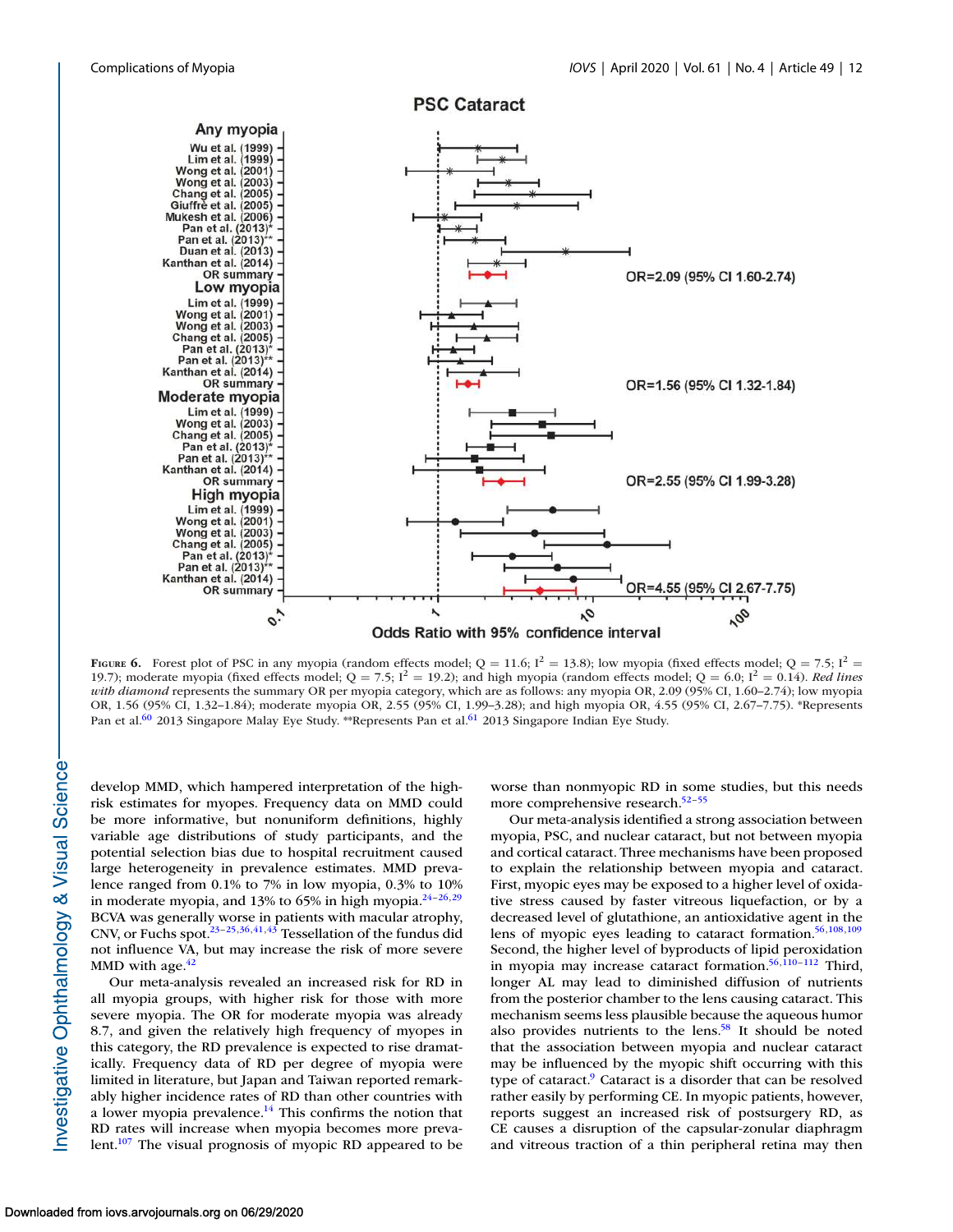<span id="page-12-0"></span>

**Nuclear Cataract** 

FIGURE 7. Forest plot of nuclear cataract in any myopia (random effects model;  $Q = 9.3$ ;  $I^2 = 0$ ); low myopia (random effects model; Q  $= 5.7$ ;  $I^2 = 0$ ; moderate myopia (random effects model; Q = 4.0;  $I^2 = 0.0$ ); and high myopia (random effects model; Q = 5.0;  $I^2 = 0.0$ ). Red lines with diamond represents the summary OR per myopia category, which are as follows: any myopia OR, 2.51 (95% CI, 1.53–4.13); low myopia OR, 1.79 (95% CI, 1.08–2.97); moderate myopia OR, 2.39 (95% CI, 1.03–5.55); and high myopia OR, 2.87 (95% CI, 1.43–5.73). \*Represents Pan et al.<sup>[60](#page-17-0)</sup> 2013 Singapore Malay Eye Study. \*\*Represents Pan et al.<sup>[61](#page-17-0)</sup> 2013 Singapore Indian Eye Study.

predispose to RD in myopes. $69,70,113$  $69,70,113$  However, the long interval between CE and RD in some studies makes a direct causal relationship unlikely.<sup>[72–74](#page-17-0)</sup> The procedure itself may be more difficult. After vitreous removal in high myopes zonular weakness may occur, leading to potential zonular instability. In addition, sculpting maneuvers may be more diffi-cult due to a deeper anterior chamber.<sup>[114](#page-18-0)</sup> Given all considerations, when posterior vitreous detachment has taken place and substantial vision loss due to lens opacities is present, the visual benefits outweigh the risks and CE is recommended.[74](#page-17-0) Nevertheless, careful preoperative inspection for retinal tears and prophylactic treatment with laser are warranted.[67,68,73](#page-17-0)

The positive association between myopia and OAG is in line with previous reports. $11$  Distinguishing myopic optic neuropathy from OAG remains a challenge, and may have led to misclassification and invalid estimations of the calculated OR.[115](#page-18-0) Considering that myopic eyes have larger optic disc sizes, and therefore larger excavations, OAG is prone to misdiagnosis. The underlying mechanism for a predis-position to OAG is still unclear. Doshi et al.<sup>[90](#page-17-0)</sup> mentioned that longer AL leads to tilting of the optic disc, and may possibly cause damage to the axons in the lamina cribrosa. Considering the differences in study design and definitions myopic OAG may unlikely progress to central visual field defects.

To our knowledge, this is the first systematic review and meta-analysis regarding complications associated with myopia. One of the strengths is the completeness of our literature search. We believe that we included all observational studies performed from 1988–2019 in the meta-analyses. Another asset is the estimations of risk per refractive error category, which elucidated the profound risk increase for the higher degrees of myopia, but also revealed substantial risks for the much more common low and moderate myopia. Limitations of our study include the different defini-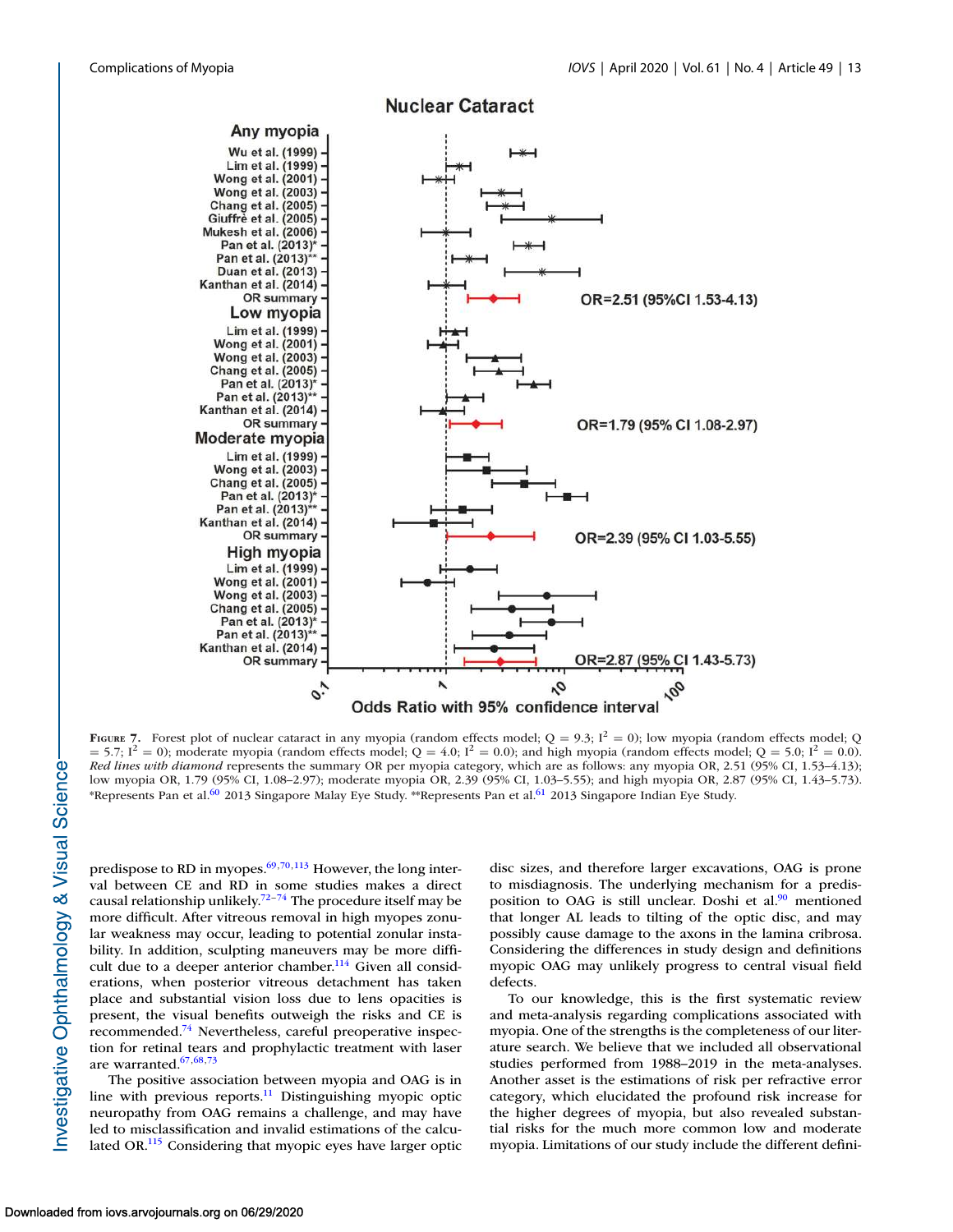<span id="page-13-0"></span>

FIGURE 8. Forest plot of cortical cataract in any myopia (random effects model;  $Q = 11.5$ ;  $I^2 = 12.8$ ); low myopia (fixed effects model; Q  $= 0.9$ ;  $I^2 = 0.0$ ); moderate myopia (fixed effects model; Q = 7.15;  $I^2 = 30.1$ ); and high myopia (fixed effects model; Q = 6.7;  $I^2 = 25.9$ ). Red lines with diamond represents the summary OR per myopia category, which are as follows: any myopia OR, 1.15 (95% CI, 0.94–1.40); low myopia OR, 0.99 (95% CI, 0.85–1.15); moderate myopia OR, 1.06 (95% CI, 0.83–1.35); and high myopia OR, 1.07 (95% CI, 0.81–1.40). \*Represents Pan et al.<sup>[60](#page-17-0)</sup> 2013 Singapore Malay Eye Study. \*\*Represents Pan et al.<sup>[61](#page-17-0)</sup> 2013 Singapore Indian Eye Study.



FIGURE 9. Prevalence of RD after CE in myopic patients. Horizontal axis represent different studies investigating RD rate. Two studies are case–control studies (Ripandelli et al.<sup>[72](#page-17-0)</sup> 2003 and Jeon et al.<sup>72</sup> 2011), the other five studies are retrospective case series. The vertical axis represent the prevalence of RD.

tions used for myopic complications, in particular for MMD and OAG. We strived to use the recently defined guidelines by the International Myopia Institute to optimize uniformity between studies, but sometimes had to apply best clinical judgement if this was not possible.[20](#page-16-0) Our decisions may have affected the results. Another limitation was the lack of multimodal imaging to detect all retinal complications; most studies only used color fundus photographs. In particular, retinoschisis, macular hole, different types of staphylomas, and peripheral lesions are better visualized with other imaging techniques, such as optical coherence tomography and wide-field imaging. We therefore chose to focus only on MMD, RD, cataract, and OAG. We expect that future studies will provide more results using newer and multimodal imaging techniques. Finally, although AL is more closely related to myopic complications than refractive error, we could not study this for most complications, as data on eye biometry were missing.

Regarding clinical management, the results from our meta-analyses suggest that vision-threatening complications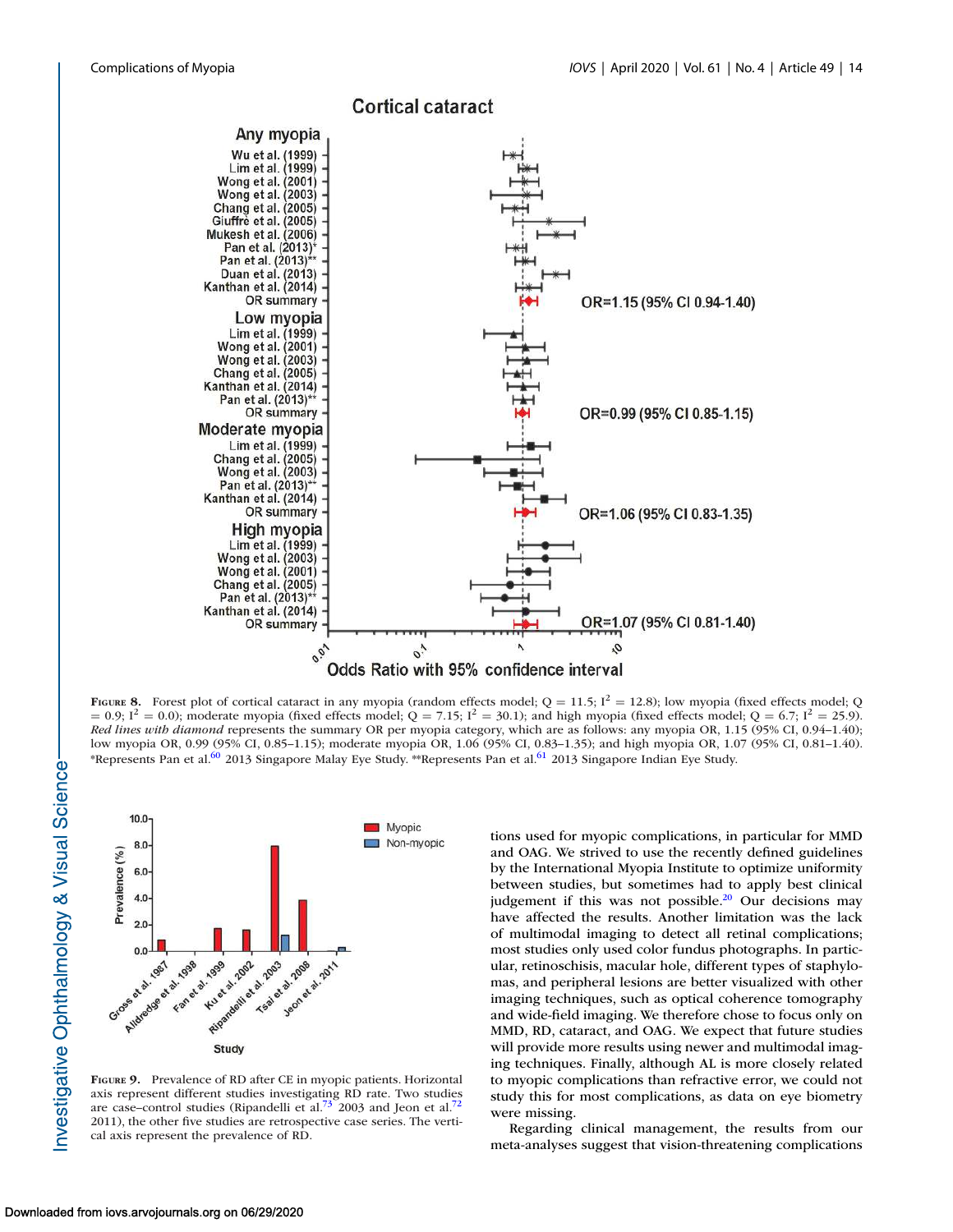<span id="page-14-0"></span>

Open angle glaucoma

FIGURE 10. Forest plot of OAG in any myopia (fixed effects model;  $Q = 8.3$ ;  $I^2 = 0.0$ ); low myopia (fixed effects model;  $Q = 0.3$ ;  $I^2 = 0.0$ ); and moderate/high myopia (random effects model;  $Q = 2.6$ ;  $I^2 = 0.0$ ). Red lines with diamond represents the summary OR per myopia category, which are as follows: any myopia OR, 1.95 (95% CI, 1.74–2.19); low myopia OR, 1.59 (95% CI, 1.33–1.91); moderate/high myopia OR, 2.92 (95% CI, 1.89–4.52).



FIGURE 11. Overview of visual field progression (%) between nonmyopic and myopic patients. Different refractive error categories were indicated by orange patterns. Patients were categorized as myopic if refractive error category was unavailable. Doshi et al.<sup>[90](#page-17-0)</sup> found 0% progression in the group SER  $\le$  -6 D.

can appear from moderate myopia onward. There is a strong relationship between myopia degree, age of the participant, and visual impairment; more severe myopia results in an earlier onset of visual-threatening complications. $4,5$  Therefore both factors should be taken into account regarding screening programs and clinical guidelines. A period of 20 years between diagnosis and perimetric blindness was estimated for OAG patients with average visual field loss progression.[116,117](#page-18-0) A significant visual loss over a followup period of 10 years was determined for the natural course of MMD.[40,42](#page-16-0) Considering the asymptomatic period and window of possible action before the onset of complications, we advise an ophthalmologic screen at the age of 30 in myopic patients with SER  $\le$  -10 D, and at the age of 50 in patients with SER –6 D to –10 D.

#### **CONCLUSIONS**

This literature review and meta-analyses provide detailed risk estimates of myopic complications. One in three high myopes is at risk of bilateral low vision with age. Low and moderate myopes are less likely to develop such a severe visual outcome; nevertheless, they are at significant risk to develop MMD, RD, cataract, and OAG. This not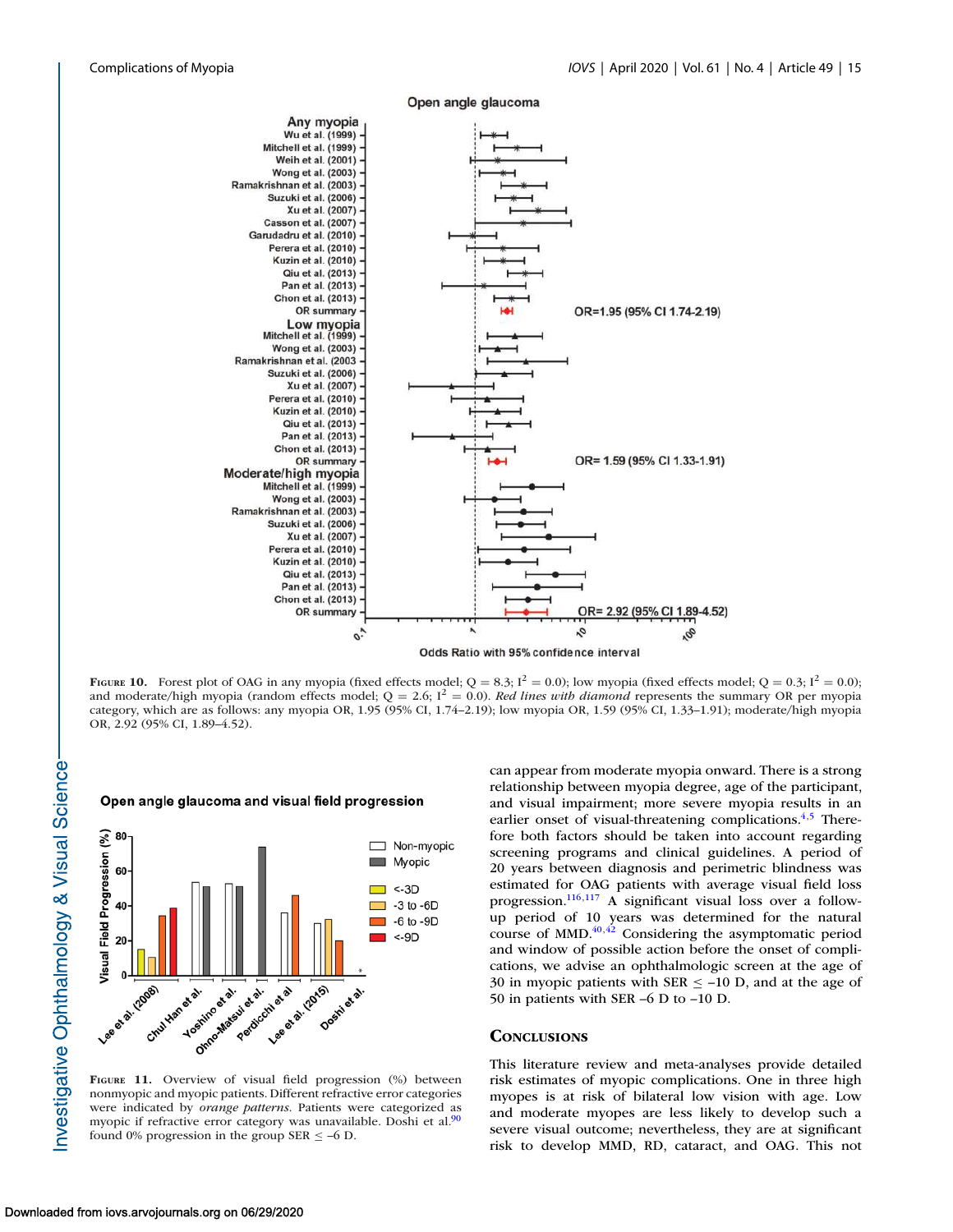<span id="page-15-0"></span>

FIGURE 12. Kaplan–Meier curve of the cumulative risk of visual impairment with increasing age per category of AL (left) and SER (right). Reproduced with permission from Tideman JL, Snabel MC, Tedja MS, et al. Association of axial length with risk of uncorrectable visual impairment for Europeans with myopia. JAMA Ophthalmol. 2016;134:1355-1363. © 2016 American Medical Association.

only affects the individual patient, it has a major impact on health care and society, in particular because future generations may become even more myopic. Awareness of the complications of myopia among patients, physicians, and policy makers is crucial, and a global strategy for prevention and treatment of myopia progression should become a priority.

#### Acknowledgments

The authors thank the research group of the Chinese American Eye Study for providing the number of MMD cases according to the definition of the META-PM study.

Supported by the following foundations: Oogfonds, ODAS, Uitzicht 2017-28 (LSBS, MaculaFonds, Oogfonds), Netherlands Organization for Scientific Research (NWO); Grant 91617076 (VJMV) and Grant 91815655 (CCWK), and European Research Council (ERC) under the European Union's Horizon 2020 research and innovation programme Grant 648268 (CCWK). The funding organizations had no role in the design or conduct of this research. They provided unrestricted grants. None of the authors have financial disclosures that relate to this manuscript.

Disclosure: A.E.G. Haarman, None; C.A. Enthoven, None; J.W.L. Tideman, None; M.S. Tedja, None; V.J.M. Verhoeven, None; C.C.W. Klaver, None

# References

- 1. Morgan I, Rose K. How genetic is school myopia? Prog Retin Eye Res. 2005;24:1–38.
- 2. Meng W, Butterworth J, Malecaze F, Calvas P. Axial length of myopia: a review of current research. Ophthalmologica. 2011;225:127–134.
- 3. Flitcroft DI. The complex interactions of retinal, optical and environmental factors in myopia aetiology. Prog Retin Eye Res. 2012;31:622–660.
- 4. Tideman JL, Snabel MC, Tedja MS, et al. Association of axial length with risk of uncorrectable visual impair-

ment for Europeans with myopia. JAMA Ophthalmol. 2016;134:1355–1363.

- 5. Verhoeven VJ, Wong KT, Buitendijk GH, Hofman A, Vingerling JR, Klaver CC. Visual consequences of refractive errors in the general population. Ophthalmology. 2015;122:101– 109.
- 6. Ohno-Matsui K, Kawasaki R, Jonas JB, et al. International photographic classification and grading system for myopic maculopathy. Am J Ophthalmol. 2015;159:877-883.e7.
- 7. Avila MP, Weiter JJ, Jalkh AE, Trempe CL, Pruett RC, Schepens CL. Natural history of choroidal neovascularization in degenerative myopia. Ophthalmology. 1984;91:1573–1581.
- 8. Lam DS, Fan DS, Chan WM, et al. Prevalence and characteristics of peripheral retinal degeneration in Chinese adults with high myopia: a cross-sectional prevalence survey. Optom Vis Sci. 2005;82:235–238.
- 9. Brown NA, Hill AR. Cataract: the relation between myopia and cataract morphology. Br J Ophthalmol. 1987;71:405– 414.
- 10. Perkins ES, Phelps CD. Open angle glaucoma, ocular hypertension, low-tension glaucoma, and refraction. Arch Ophthalmol. 1982;100:1464–1467.
- 11. Marcus MW, de Vries MM, Junoy Montolio FG, Jansonius NM. Myopia as a risk factor for open-angle glaucoma: a systematic review and meta-analysis. Ophthalmology. 2011;118:1989–1994.e2.
- 12. Rose K, Harper R, Tromans C, et al. Quality of life in myopia. Br J Ophthalmol. 2000;84:1031–1034.
- 13. Holden B, Sankaridurg P, Smith E, Aller T, Jong M, He M. Myopia, an underrated global challenge to vision: where the current data takes us on myopia control. Eye (Lond). 2014;28:142–146.
- 14. Holden BA, Fricke TR, Wilson DA, et al. Global prevalence of myopia and high myopia and temporal trends from 2000 through 2050. Ophthalmology. 2016;123:1036–1042.
- 15. Naidoo KS, Fricke TR, Frick KD, et al. Potential lost productivity resulting from the global burden of myopia: systematic review, meta-analysis, and modeling. Ophthalmology. 2019;126:338–346.
- 16. Fricke TR, Jong M, Naidoo KS, et al. Global prevalence of visual impairment associated with myopic macular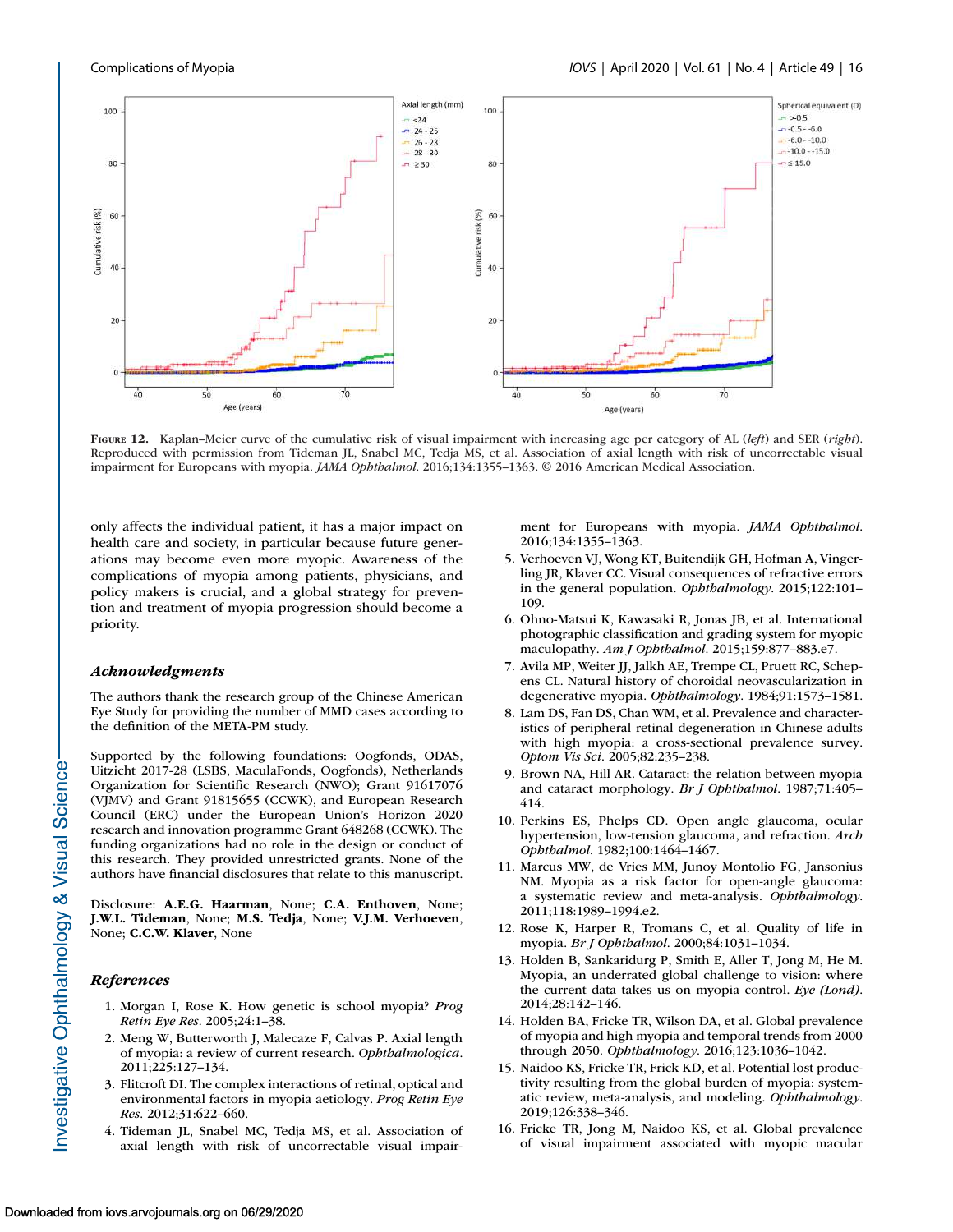- 17. Morgan IG, Ohno-Matsui K, Saw S-M. Myopia. Lancet. 2012;379:1739–1748.
- 18. Moher D, Liberati A, Tetzlaff J, Altman DG, Group P. Preferred reporting items for systematic reviews and meta-analyses: the PRISMA statement. PLoS Med. 2009;6:e1000097.
- 19. Sanderson S, Tatt ID, Higgins J. Tools for assessing quality and susceptibility to bias in observational studies in epidemiology: a systematic review and annotated bibliography. Int J Epidemiol. 2007;36:666–676.
- 20. Flitcroft DI, He M, Jonas JB, et al. IMI-defining and classifying myopia: a proposed set of standards for clinical and epidemiologic studies. Invest Ophthalmol Vis Sci. 2019;60:M20–M30.
- 21. Neyeloff JL, Fuchs SC, Moreira LB. Meta-analyses and Forest plots using a Microsoft Excel spreadsheet: step-bystep guide focusing on descriptive data analysis. BMC Res Notes. 2012;5:52.
- 22. Higgins JPT, Thompson SG, Deeks JJ, Altman DG. Measuring inconsistency in meta-analyses. BMJ. 2003;327:557– 560.
- 23. Vongphanit J, Mitchell P, Wang JJ. Prevalence and progression of myopic retinopathy in an older population. Ophthalmology. 2002;109:704–711.
- 24. Liu HH, Xu L, Wang YX, Wang S, You QS, Jonas JB. Prevalence and progression of myopic retinopathy in Chinese adults: the Beijing Eye Study. Ophthalmology. 2010;117:1763–1768.
- 25. Gao LQ, Liu W, Liang YB, et al. Prevalence and characteristics of myopic retinopathy in a rural Chinese adult population: the Handan Eye Study. Arch Ophthalmol. 2011;129:1199–1204.
- 26. Asakuma T, Yasuda M, Ninomiya T, et al. Prevalence and risk factors for myopic retinopathy in a Japanese population: the Hisayama Study. Ophthalmology. 2012;119:1760– 1765.
- 27. Jonas JB, Nangia V, Gupta R, Bhojwani K, Nangia P, Panda-Jonas S. Prevalence of myopic retinopathy in rural central India. Acta Ophthalmol. 2017;95:e399–e404.
- 28. Chen SJ, Cheng CY, Li AF, et al. Prevalence and associated risk factors of myopic maculopathy in elderly Chinese: the Shihpai eye study. Invest Ophthalmol Vis Sci. 2012;53:4868–4873.
- 29. Wong YL, Sabanayagam C, Ding Y, et al. Prevalence, risk factors, and impact of myopic macular degeneration on visual impairment and functioning among adults in Singapore. Invest Ophthalmol Vis Sci. 2018;59:4603–4613.
- 30. Choudhury F, Meuer SM, Klein R, et al. Prevalence and characteristics of myopic degeneration in an adult Chinese American population: the Chinese American Eye Study. Am J Ophthalmol. 2018;187:34–42.
- 31. Chen H, Wen F, Li H, et al. The types and severity of high myopic maculopathy in Chinese patients. Ophthalmic Physiol Opt. 2012;32:60–67.
- 32. Chang L, Pan C-W, Ohno-Matsui K, et al. Myopia-related fundus changes in Singapore adults with high myopia. Am J Ophthalmol. 2013;155:991–999.e1.
- 33. Lai TYY, Fan DSP, Lai WWK, Lam DSC. Peripheral and posterior pole retinal lesions in association with high myopia: a cross-sectional community-based study in Hong Kong. Eye. 2008;22:209.
- 34. Koh VT, Nah GK, Chang L, et al. Pathologic changes in highly myopic eyes of young males in Singapore. Ann Acad Med Singapore. 2013;42:216–224.
- <span id="page-16-0"></span>Complications of Myopia **IOVS** | April 2020 | Vol. 61 | No. 4 | Article 49 | 17
	- 35. Xiao O, Guo X, Wang D, et al. Distribution and severity of myopic maculopathy among highly myopic eyes. Invest Ophthalmol Vis Sci. 2018;59:4880–4885.
	- 36. Zhao X, Ding X, Lyu C, et al. Morphological characteristics and visual acuity of highly myopic eyes with different severities of myopic maculopathy. Retina. 2020;40:461– 467.
	- 37. Koh V, Tan C, Tan PT, et al. Myopic maculopathy and optic disc changes in highly myopic young Asian eyes and impact on visual acuity. Am J Ophthalmol. 2016;164:69-79.
	- 38. Bikbov MM, Kazakbaeva GM, Gilmanshin TR, et al. Axial length and its associations in a Russian population: the Ural Eye and Medical Study. PLoS One. 2019;14:e0211186.
	- 39. Hashimoto S, Yasuda M, Fujiwara K, et al. Association between axial length and myopic maculopathy: the Hisayama Study. Ophthalmology Retina. 2019;3:867–873.
	- 40. Shih YF, Ho TC, Hsiao CK, Lin LL. Visual outcomes for high myopic patients with or without myopic maculopathy: a 10 year follow up study. Br J Ophthalmol. 2006;90:546–550.
	- 41. Lichtwitz O, Boissonnot M, Mercie M, Ingrand P, Leveziel N. Prevalence of macular complications associated with high myopia by multimodal imaging. J Fr Ophtalmol. 2016;39:355–363.
	- 42. Hayashi K, Ohno-Matsui K, Shimada N, et al. Long-term pattern of progression of myopic maculopathy: a natural history study. Ophthalmology. 2010;117:1595–1611.e1–4.
	- 43. Hayasaka S, Uchida M, Setogawa T. Subretinal hemorrhages with or without choroidal neovascularization in the maculas of patients with pathologic myopia. Graefes Arch Clin Exp Ophthalmol. 1990;228:277–280.
	- 44. Burton TC. The influence of refractive error and lattice degeneration on the incidence of retinal detachment. Trans Am Ophthalmol Soc. 1989;87:143–157.
	- 45. Chen DZ, Koh V, Tan M, et al. Peripheral retinal changes in highly myopic young Asian eyes. Acta Ophthalmol. 2018;96:e846–e851.
	- 46. Risk factors for idiopathic rhegmatogenous retinal detachment. The Eye Disease Case-Control Study Group. Am J Epidemiol. 1993;137:749–757.
	- 47. Zou H, Zhang X, Xu X, Wang X, Liu K, Ho PC. Epidemiology survey of rhegmatogenous retinal detachment in Beixinjing District, Shanghai, China. Retina. 2002;22:294– 299.
	- 48. Chou SC, Yang CH, Lee CH, et al. Characteristics of primary rhegmatogenous retinal detachment in Taiwan. Eye (Lond). 2007;21:1056–1061.
	- 49. Ogawa A, Tanaka M. The relationship between refractive errors and retinal detachment–analysis of 1,166 retinal detachment cases. Jpn J Ophthalmol. 1988;32:310-315.
	- 50. Salicone A, Smiddy WE, Venkatraman A, Feuer W. Visual recovery after scleral buckling procedure for retinal detachment. Ophthalmology. 2006;113:1734–1742.
	- 51. Ross WH, Stockl FA. Visual recovery after retinal detachment. Curr Opin Ophthalmol. 2000;11:191–194.
	- 52. Tornquist R, Tornquist P. Retinal detachment. A study of a population-based patient material in Sweden 1971- 1981. III. Surgical results. Acta Ophthalmol (Copenh). 1988;66:630–636.
	- 53. Arias L, Caminal JM, Rubio MJ, et al. Autofluorescence and axial length as prognostic factors for outcomes of macular hole retinal detachment surgery in high myopia. Retina. 2015;35:423–428.
	- 54. Sharma T, Challa JK, Ravishankar KV, Murugesan R. Scleral buckling for retinal detachment. Predictors for anatomic failure. Retina. 1994;14:338–343.
	- 55. Grizzard WS, Hilton GF, Hammer ME, Taren D. A multivariate analysis of anatomic success of retinal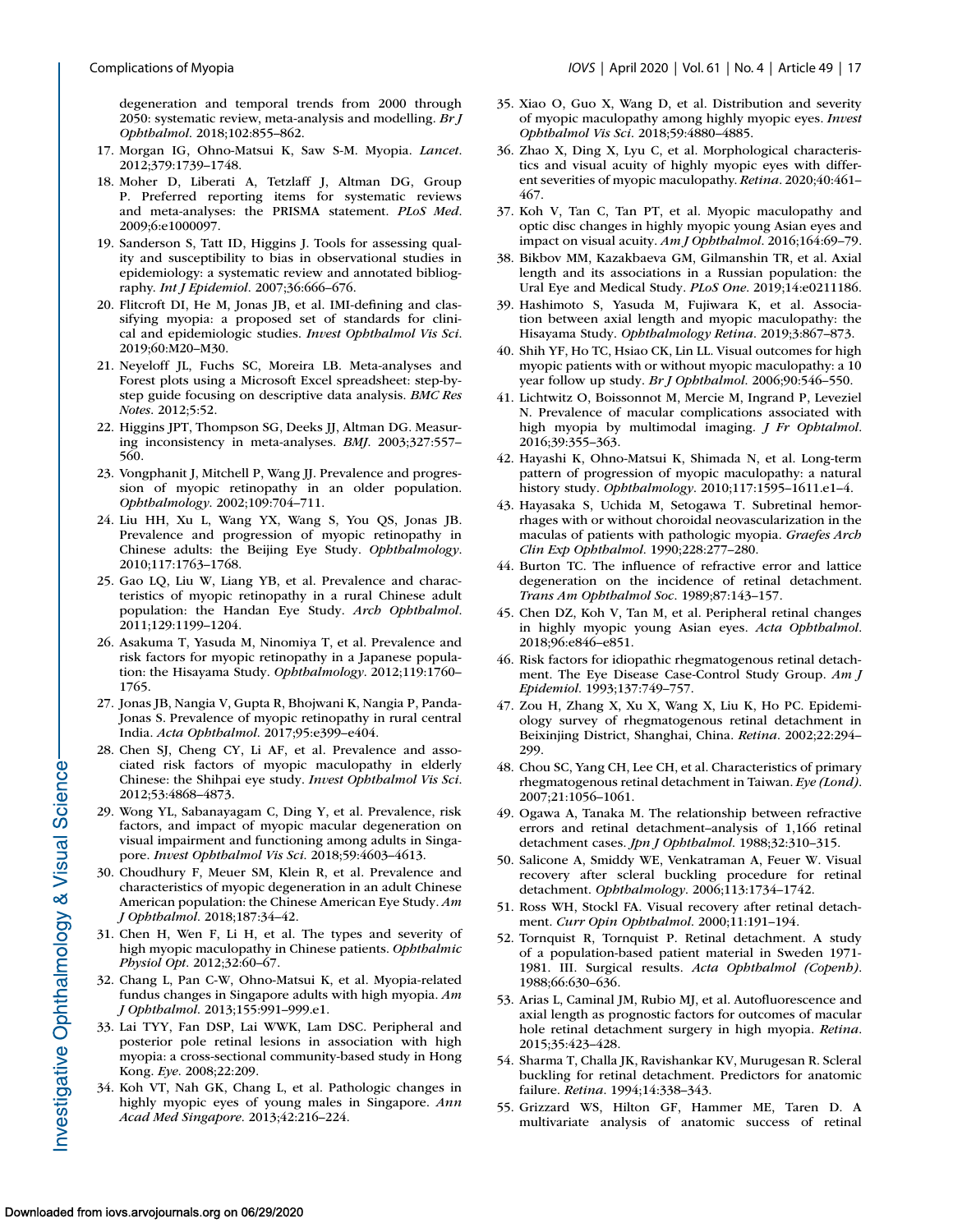<span id="page-17-0"></span>detachments treated with scleral buckling. Graefes Arch Clin Exp Ophthalmol. 1994;232:1–7.

- 56. Kanthan GL, Mitchell P, Rochtchina E, Cumming RG, Wang JJ. Myopia and the long-term incidence of cataract and cataract surgery: the Blue Mountains Eye Study. Clin Exp Ophthalmol. 2014;42:347–353.
- 57. Wong TY, Klein BE, Klein R, Tomany SC, Lee KE. Refractive errors and incident cataracts: the Beaver Dam Eye Study. Invest Ophthalmol Vis Sci. 2001;42:1449–1454.
- 58. Chang MA, Congdon NG, Bykhovskaya I, Munoz B, West SK. The association between myopia and various subtypes of lens opacity: SEE (Salisbury Eye Evaluation) project. Ophthalmology. 2005;112:1395–1401.
- 59. Lim R, Mitchell P, Cumming RG. Refractive associations with cataract: the Blue Mountains Eye Study. Invest Ophthalmol Vis Sci. 1999;40:3021–3026.
- 60. Pan CW, Boey PY, Cheng CY, et al. Myopia, axial length, and age-related cataract: the Singapore Malay eye study. Invest Ophthalmol Vis Sci. 2013;54:4498–4502.
- 61. Pan CW, Cheung CY, Aung T, et al. Differential associations of myopia with major age-related eye diseases: the Singapore Indian Eye Study. Ophthalmology. 2013;120:284– 291.
- 62. Wong TY, Foster PJ, Johnson GJ, Seah SK. Refractive errors, axial ocular dimensions, and age-related cataracts: the Tanjong Pagar survey. Invest Ophthalmol Vis Sci. 2003;44:1479–1485.
- 63. Mukesh BN, Le A, Dimitrov PN, Ahmed S, Taylor HR, McCarty CA. Development of cataract and associated risk factors: the Visual Impairment Project. Arch Ophthalmol. 2006;124:79–85.
- 64. Duan XR, Liang YB, Wang NL, et al. Prevalence and associations of cataract in a rural Chinese adult population: the Handan Eye Study. Graefes Arch Clin Exp Ophthalmol. 2013;251:203–212.
- 65. Giuffre G, Dardanoni G, Lodato G. A case-control study on risk factors for nuclear, cortical and posterior subcapsular cataract: the Casteldaccia Eye Study. Acta Ophthalmol Scand. 2005;83:567–573.
- 66. Wu SY, Nemesure B, Leske MC. Refractive errors in a black adult population: the Barbados Eye Study. Invest Ophthalmol Vis Sci. 1999;40:2179–2184.
- 67. Fan DS, Lam DS, Li KK. Retinal complications after cataract extraction in patients with high myopia. Ophthalmology. 1999;106:688–691; discussion 691–682.
- 68. Tsai CY, Chang TJ, Kuo LL, Chou P, Woung LC. Visual outcomes and associated risk factors of cataract surgeries in highly myopic Taiwanese. Ophthalmologica. 2008;222:130–135.
- 69. Ku WC, Chuang LH, Lai CC. Cataract extraction in high myopic eyes. Chang Gung Med J. 2002;25:315–320.
- 70. Alldredge CD, Elkins B, Alldredge OC Retinal detachment following phacoemulsification in highly myopic cataract patients. J Cataract Refract Surg. 1998;24:777–780.
- 71. Gross KA, Pearce JL. Modern cataract surgery in a highly myopic population. Br J Ophthalmol. 1987;71:215-219.
- 72. Jeon S, Kim HS. Clinical characteristics and outcomes of cataract surgery in highly myopic Koreans. Korean J Ophthalmol. 2011;25:84–89.
- 73. Ripandelli G, Scassa C, Parisi V, Gazzaniga D, D'Amico DJ, Stirpe M. Cataract surgery as a risk factor for retinal detachment in very highly myopic eyes. Ophthalmology. 2003;110:2355–2361.
- 74. Daien V, Le Pape A, Heve D, Carriere I, Villain M. Incidence, risk factors, and impact of age on retinal detachment after cataract surgery in France: a national population study. Ophthalmology. 2015;122:2179–2185.
- 75. Mitchell P, Hourihan F, Sandbach J, Wang JJ. The relationship between glaucoma and myopia: the Blue Mountains Eye Study. Ophthalmology. 1999;106:2010–2015.
- 76. Weih LM, Nanjan M, McCarty CA, Taylor HR. Prevalence and predictors of open-angle glaucoma: results from the visual impairment project. Ophthalmology. 2001;108:1966-1972.
- 77. Wong TY, Klein BE, Klein R, Knudtson M, Lee KE. Refractive errors, intraocular pressure, and glaucoma in a white population. Ophthalmology. 2003;110:211–217.
- 78. Ramakrishnan R, Nirmalan PK, Krishnadas R, et al. Glaucoma in a rural population of southern India: the Aravind comprehensive eye survey. Ophthalmology. 2003;110:1484–1490.
- 79. Suzuki Y, Iwase A, Araie M, et al. Risk factors for openangle glaucoma in a Japanese population: the Tajimi Study. Ophthalmology. 2006;113:1613–1617.
- 80. Xu L, Wang Y, Wang S, Wang Y, Jonas JB. High myopia and glaucoma susceptibility the Beijing Eye Study. Ophthalmology. 2007;114:216–220.
- 81. Casson RJ, Gupta A, Newland HS, et al. Risk factors for primary open-angle glaucoma in a Burmese population: the Meiktila Eye Study. Clin Exp Ophthalmol. 2007;35:739– 744.
- 82. Garudadri C, Senthil S, Khanna RC, Sannapaneni K, Rao HB. Prevalence and risk factors for primary glaucomas in adult urban and rural populations in the Andhra Pradesh Eye Disease Study. Ophthalmology. 2010;117:1352–1359.
- 83. Perera SA, Wong TY, Tay WT, Foster PJ, Saw SM, Aung T. Refractive error, axial dimensions, and primary open-angle glaucoma: the Singapore Malay Eye Study. Arch Ophthalmol. 2010;128:900–905.
- 84. Kuzin AA, Varma R, Reddy HS, Torres M, Azen SP; Los Angeles Latino Eye Study Group. Ocular biometry and open-angle glaucoma: the Los Angeles Latino Eye Study. Ophthalmology. 2010;117:1713–1719.
- 85. Qiu M, Wang SY, Singh K, Lin SC. Association between myopia and glaucoma in the United States population. Invest Ophthalmol Vis Sci. 2013;54:830–835.
- 86. Chon B, Qiu M, Lin SC. Myopia and glaucoma in the South Korean population. Invest Ophthalmol Vis Sci. 2013;54:6570–6577.
- 87. Ohno-Matsui K, Shimada N, Yasuzumi K, et al. Long-term development of significant visual field defects in highly myopic eyes. Am J Ophthalmol. 2011;152:256-265.e1.
- 88. Perdicchi A, Iester M, Scuderi G, Amodeo S, Medori EM, Recupero SM. Visual field damage and progression in glaucomatous myopic eyes. Eur J Ophthalmol. 2007;17:534– 537.
- 89. Lee YA, Shih YF, Lin LL, Huang JY, Wang TH. Association between high myopia and progression of visual field loss in primary open-angle glaucoma. J Formos Med Assoc. 2008;107:952–957.
- 90. Doshi A, Kreidl KO, Lombardi L, Sakamoto DK, Singh K. Nonprogressive glaucomatous cupping and visual field abnormalities in young Chinese males. Ophthalmology. 2007;114:472–479.
- 91. Han JC, Lee EJ, Kim SH, Kee C. Visual field progression pattern associated with optic disc tilt morphology in myopic open-angle glaucoma. Am J Ophthalmol. 2016;169:33–45.
- 92. Yoshino T, Fukuchi T, Togano T, et al. Rate of progression of total, upper, and lower visual field defects in patients with open-angle glaucoma and high myopia. Jpn J Ophthalmol. 2016;60:78–85.
- 93. Lee JY, Sung KR, Han S, Na JH. Effect of myopia on the progression of primary open-angle glaucoma. Invest Ophthalmol Vis Sci. 2015;56:1775–1781.